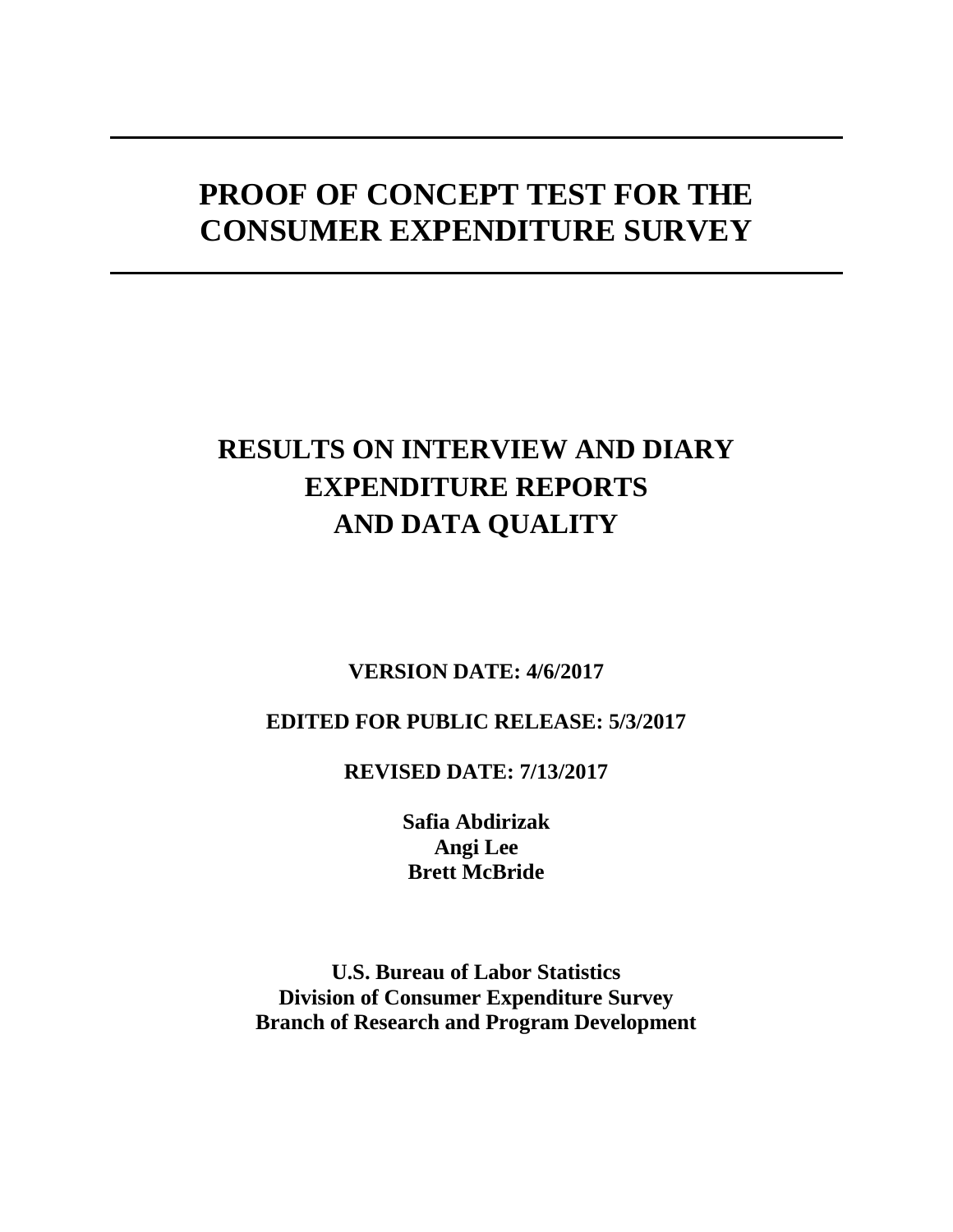# **Table of Contents**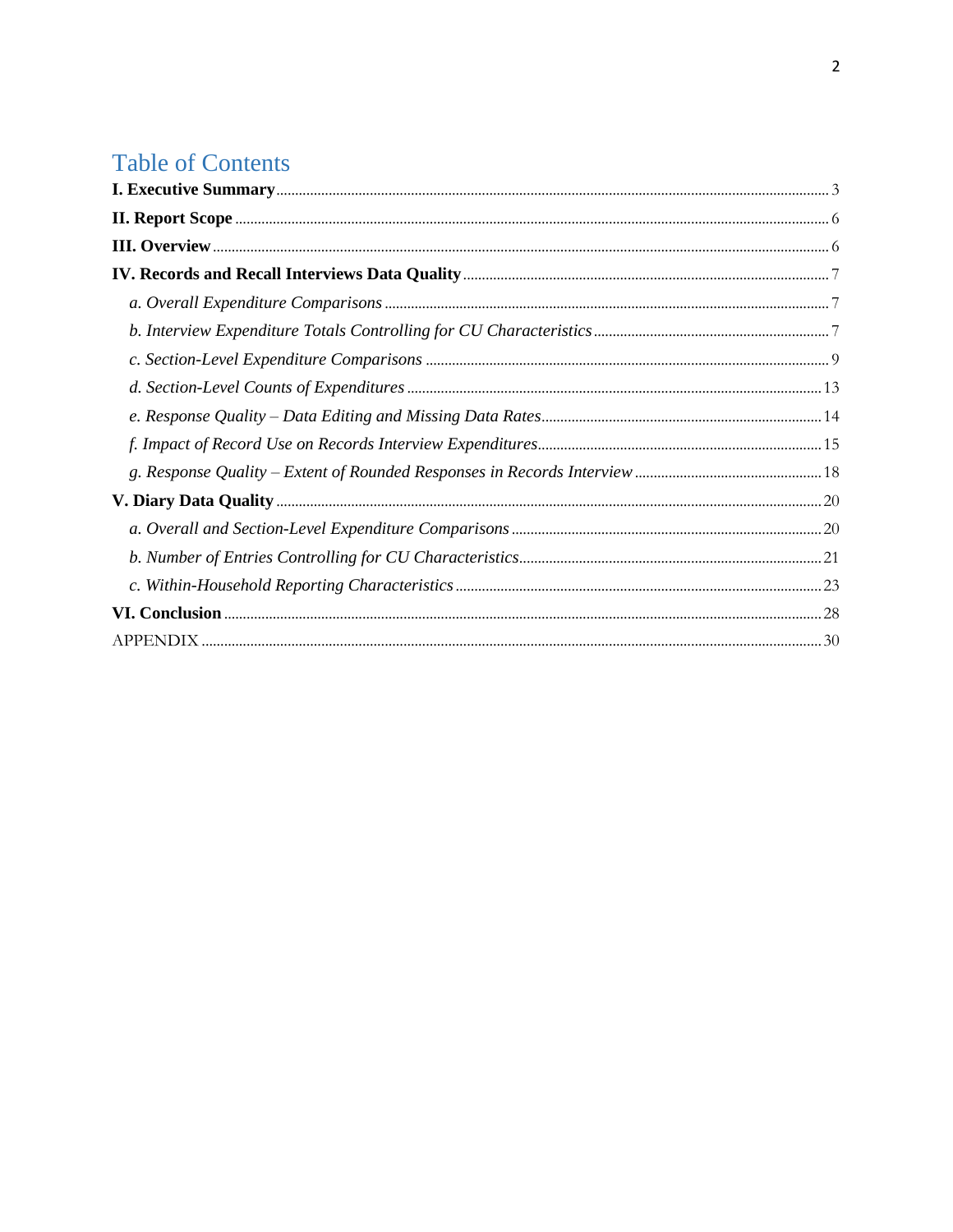# <span id="page-2-0"></span>**I. Executive Summary**

This report focuses on the quality of data collected in the recall and records interviews and the personal diaries of the Proof of Concept (POC) test<sup>1</sup>. Data quality was measured by the extent of expenditures captured, the extent to which those expenditures were free from incomplete data, and the precision of the expenditure amounts provided, all of which were assessed through comparisons with data collected through the current Consumer Expenditure (CE) survey, referred to as the Restricted Production (RP) sample. Additional research explored the extent to which data quality may have benefited from respondents' use of records.

The report's main findings, summarized below, support a recommendation to move forward with changes to the survey as proposed in the Gemini redesign plan. Test findings suggest the redesigned survey would accomplish its goal of a verifiable reduction in measurement error. The findings met or exceeded all a priori thresholds for considering the POC test to be successful. The test led to higher overall interview expenditure totals though this was not significant when controlling for other factors. Although the test had diary expenditure totals that were not significantly higher, the number of personal diary entries was significantly higher when controlling for other factors. The interview and diary were also associated with improvements in interview data quality. This and prior reports do point to the need to pursue increased response rates as part of a redesigned survey, to further encourage record use to improve expenditure quality, and to continue working toward an improved version of the online diary.

#### **Records and Recall Interview Data Quality**

 $\ddot{\phantom{a}}$ 

- Overall Expenditures Totals. Though not significant, the POC sample had slightly higher expenditure totals reported in the interview, with the average being \$10,784 compared to \$10,157 for the RP sample, and had median amounts that were 1.7 percent higher [\(Table 1\)](#page-6-3). The average income levels of Consumer Units (CUs) – \$71,526 for POC CUs and \$66,666 for RP CUs – were not found to be significantly different, and missing data for income sources among RP CUs may have deflated the overall income average for that sample [\(Table 5\)](#page-9-0).
- Expenditure Amounts Controlling for CU and Test Characteristics. A regression found that CUs participating in the POC test were not associated with significantly higher reported expenditure amounts, after controlling for other factors such as income and number of CU members [\(Table 2\)](#page-7-0).

<sup>&</sup>lt;sup>1</sup> The CE survey previously used 'individual diaries' to refer to this component of the redesign, but has transitioned toward use of the more commonly-used 'personal diaries.'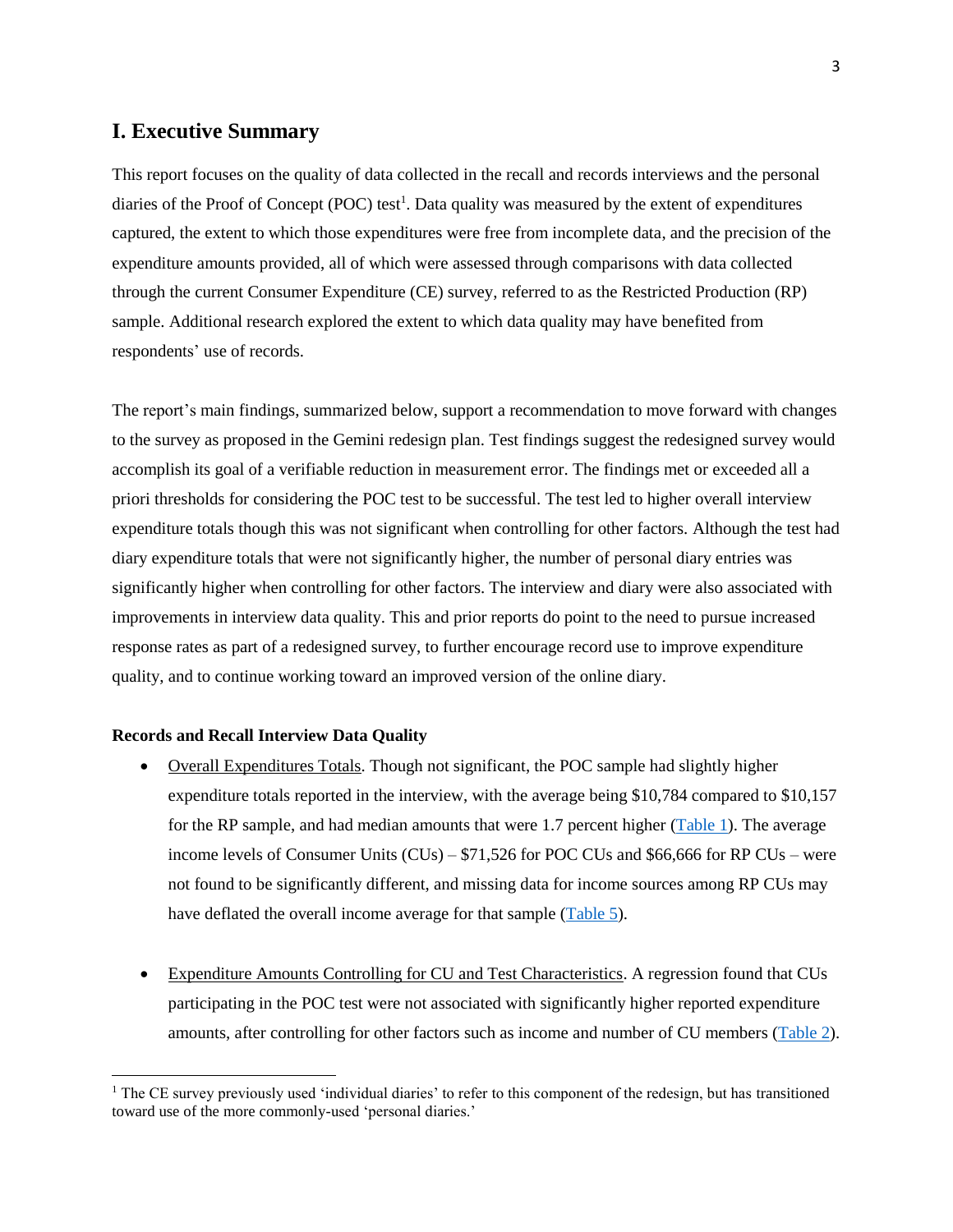CUs that used records were associated with significantly higher expenditure amounts, but this finding did not reach significance when included in an interaction with the POC test condition.

- Count of Expenditures Reported. In the recall interview sections, POC CUs tended to report more expenditures than their RP counterparts [\(Table 10\)](#page-12-1). The record sections did have some sections (e.g., insurance) where RP CUs reported significantly more expenditures – although few sections involved statistically significant differences [\(Table 11\)](#page-12-2).
- Section-Level Expenditure Reports. Two of the 5 recall sections involved significantly higher expenditure totals in the POC sample than in the RP sample [\(Table 3\)](#page-8-1). Among record sections, as with the expenditure counts, the Rented Housing section had higher expenditures totals for POC CUs, while the Health Insurance section had a higher expenditure average for RP CUs [\(Table 4\)](#page-8-2).
- Measures of Response Quality. POC respondents provided fewer missing values for expenditure variables than did RP respondents  $(Tables 13 and 14)$  $(Tables 13 and 14)$ . In addition, the extent of values needing editing during CE data processing was lower for POC than for RP CUs [\(Table 12\)](#page-13-2). Overall, there was significantly less rounding in the POC sample across questions in the records interview. In the RP sample, CUs rounded an average of 34 percent of the expenditures examined, whereas POC CUs rounded an average of 22 percent of expenditures [\(Table 20\)](#page-18-0).
- Effect of Record Use. POC sample CUs with section expenditures who were reported to use records in the record sections did not have significantly larger expenditure averages for many of the sections [\(Table 18\)](#page-15-0). For the RP sample, although record use was less prevalent, record use was reliably associated with higher section averages compared to no record use [\(Table 19\)](#page-16-0).

#### **Diary Data Quality**

 Overall Expenditure Totals. Despite the larger number of diary entries provided by POC CUs, there was not a significant difference in the total expenditures reported by this sample. POC sample CUs had an average of \$1,096 in weekly diary expenditures recorded in their diaries compared to an average of \$1,037 for RP sample CUs, and had a median amount that was 9 percent lower than the RP median [\(Table 22\)](#page-19-2). The lower average income levels of POC diary CUs may have affected this finding [\(Table 23\)](#page-19-3).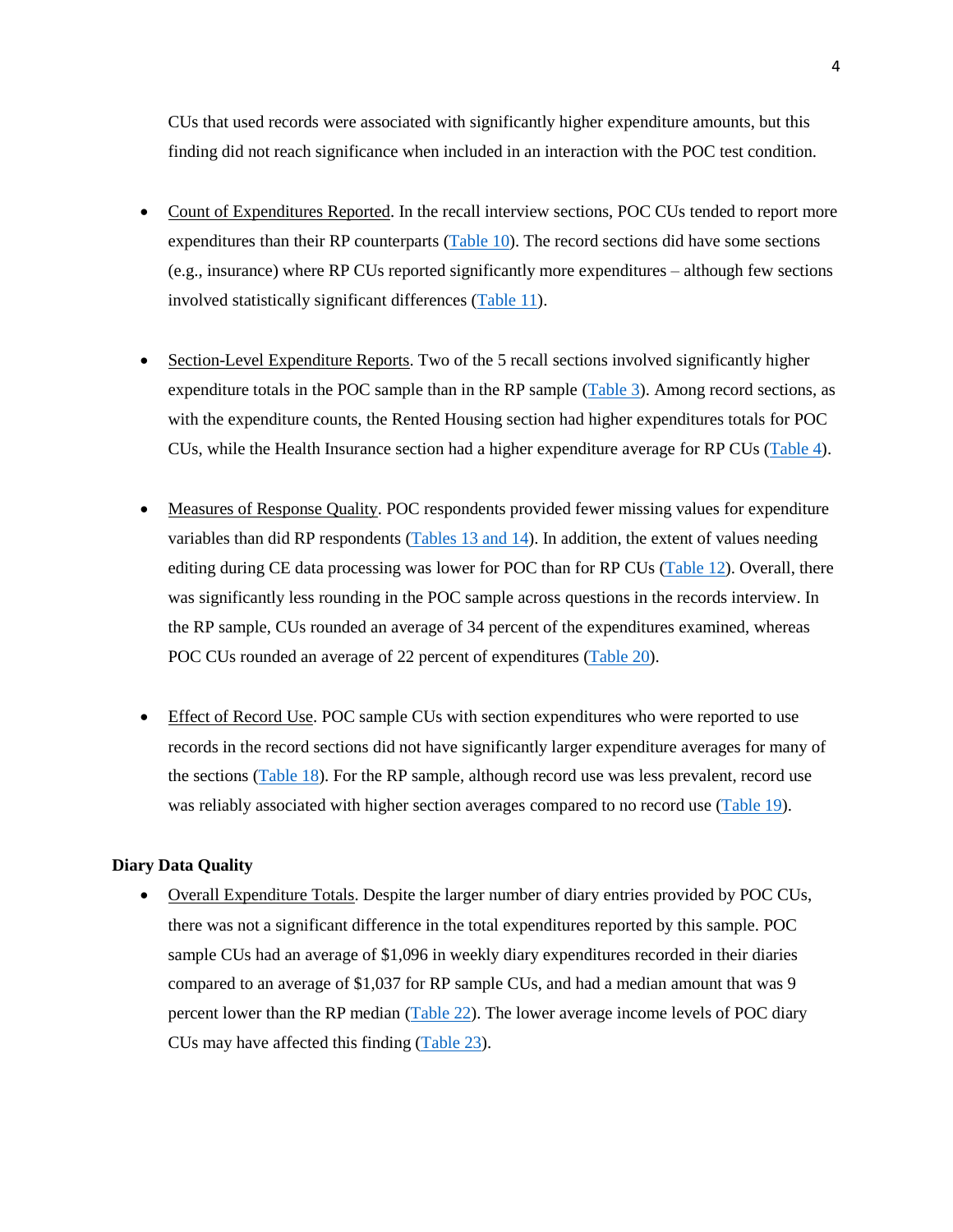- Section-Level Expenditure Totals. There were no significant differences found at the section level; the 'Food Away from Home' section had higher median values for POC CUs than RP CUs, but POC CUs had lower or equal median values in the other three sections [\(Table 24\)](#page-20-1).
- Count of Entries Controlling for CU and Test Characteristics. A regression found that CUs participating in the POC test were associated with a 31 percent greater number of expenditure reports than those in the RP sample, after controlling for factors such as income, CU size, and education. Of interest, CUs in which all members were placed with an online diary were associated with 48 percent fewer expenditure reports than other CUs and POC CUs with multiple members had a significant association with increased expenditure reports [\(Table 25\)](#page-21-0).
- Patterns of Within-Household Reporting. In POC CUs, certain diarists tended to provide a large portion of the expenditures reported by multi-diary CUs [\(Table 27\)](#page-23-0). These diarists tended to be 35-to-64 years old (this age group made up 68 percent those who supplied 51 or more entries). Diarists who were present when Field Representatives (FRs) instructed CU members on the diary task were associated with twice the number of expenditure reports than those who were not [\(Table 29\)](#page-24-0). Although diarists age 20 or younger were disproportionately likely to not provide a complete diary, expenditure descriptions suggested these diarists reported small expenditures that would not have been captured through a one-diary-per-CU design [\(Table 28\)](#page-24-1).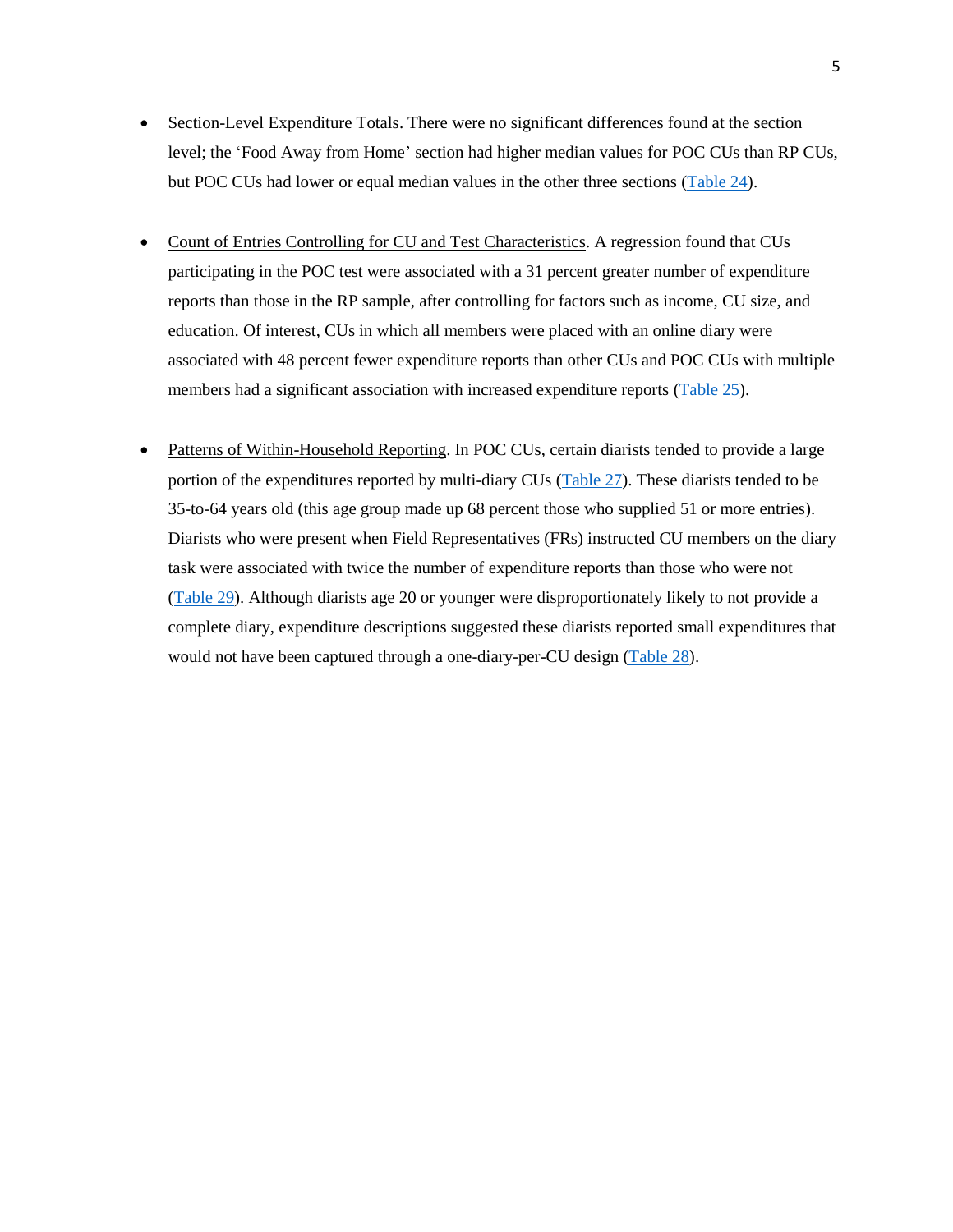## <span id="page-5-0"></span>**II. Report Scope**

The results and recommendations from the Proof of Concept (POC) test were detailed in separate reports: *Report 1:* written jointly by Census and BLS and focused on training, field procedures and the Field Representative (FR) Debriefing summary. The report included recommendations for training, protocols, and design as well as preliminary response rate estimates (Bagley et al., 2016).

*[Report 2:](file://filer1/dces/dces-brpd/Research%20Library/Documents/erhard-et-al-proof-of-concept-test-final-report-(2-of-3).pdf)* written by BLS, focuses on analyzing POC data that have been processed by the BLS Initial Edit System. The report included detailed analysis of BLS defined response rates, contact attempts, diary use, and analysis of FR and respondent debriefing questions (Erhard et al., 2016).

*Report 3 (this report):* written by BLS and focusing on analyzing POC data that had been processed by the BLS Edit and Estimation System. This report includes detailed analysis of total expenditures and data quality in the POC data.

## <span id="page-5-1"></span>**III. Overview**

 $\ddot{\phantom{a}}$ 

As part of the Consumer Expenditure (CE) Survey's redesign plan, CE tested components of a modernized version of the survey. These components included one sample for both interview and diary surveys, the provision of incentives and an emphasis on record use. The POC interviews were composed of most of the sections from the current survey, but divided into a recall interview and a records-based interview. Similarly, the diary survey was modernized to incorporate the choice of using online diaries and provided personal diaries for eligible members of the household. More information on the test can be found in the overview section of the prior report.

The analysis carried out for this report was of the sample of 'completed cases' – the 520 households completing both of the interviews and the diary<sup>2</sup>. Expenditure totals, CU characteristics and data quality for this sample was compared against production data collected in the same time period as the POC test (2015 quarter 3) and in only the same counties sampled for the POC test, and for the diary involved the same 1-week reporting period. This 'Restricted Production' (RP) sample was composed of 1,483 interview cases (across all waves) and 315 diary cases. In order to make equivalent comparisons, this report only examined the RP interview sections that were administered as part of the POC test<sup>3</sup>.

<sup>&</sup>lt;sup>2</sup> Diary completion was defined by having at least one expenditure recorded or provided via diary recall, or indication of a week without expenditures. In addition, the total number of expenditures reported via the diaries or diary recall needed to meet productions' processing thresholds for the minimal expenditure edit.

<sup>&</sup>lt;sup>3</sup> The POC test did not involve asking questions from interview sections 5, 7, 9, 12, 16 and 20. More information about data processing for the POC test can be found in the Appendix.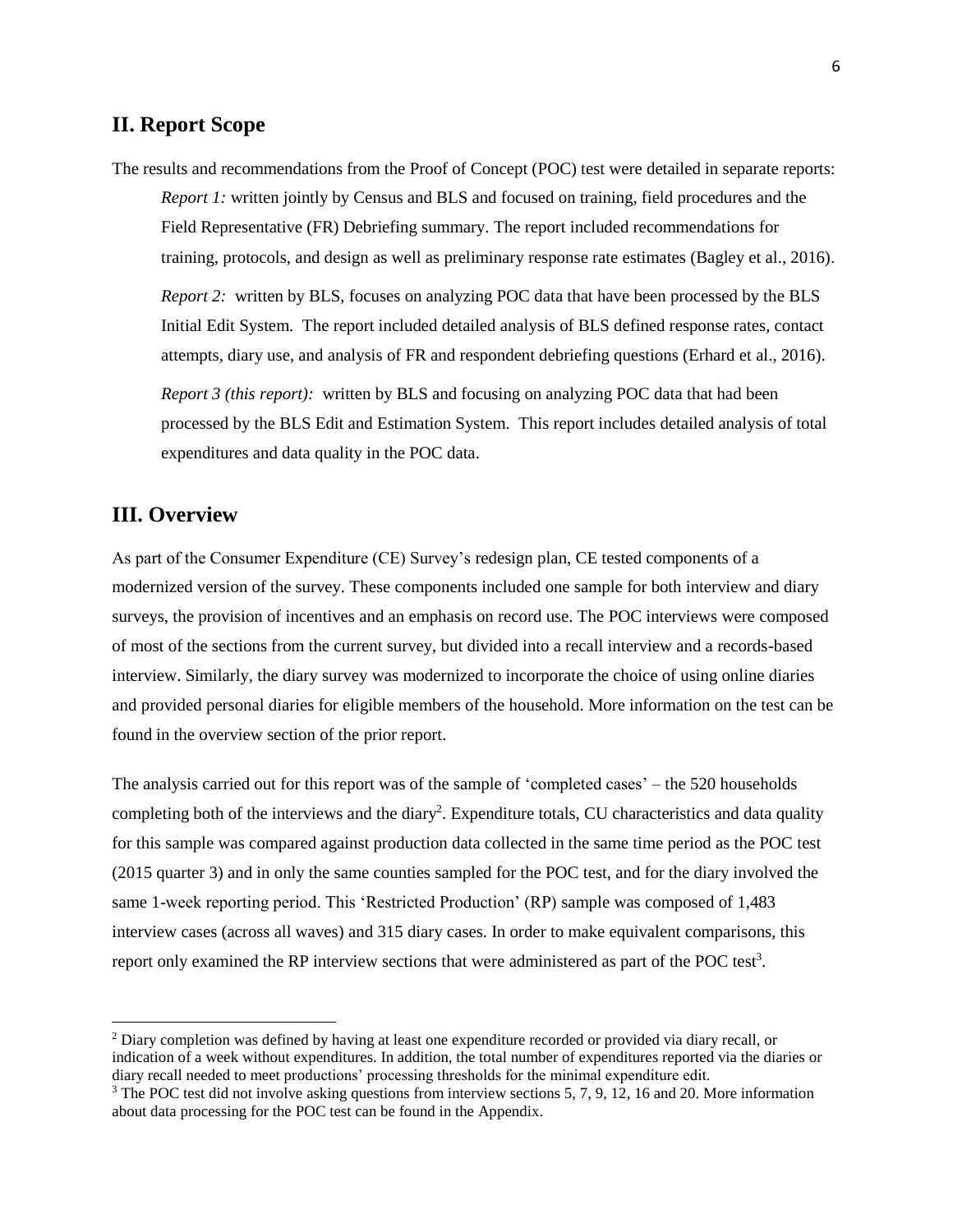## <span id="page-6-0"></span>**IV. Records and Recall Interviews Data Quality**

#### <span id="page-6-1"></span>*a. Overall Expenditure Comparisons*

The POC test involved two FR visits in which FRs collected the expenditures described below. An initial visit involved FRs collecting expenditures incurred over the prior 3 months via recall. Following collection of the weekly diaries, the second interview visit collected expenditures from sections where records would be available to assist with reporting accuracy. We computed the amount of expenditures reported by the RP sample for the same expenditure sections collected in the first and second POC visit, to compare against expenditures reported in the POC visits. In the analysis plan for the POC, the team set guidelines to evaluate success of the POC test. For this analysis, it held that the POC's median total interview expenditure must be no lower than 10 percent of the median for RP. The table below indicates that, although POC sample CUs reported higher average overall expenditures than RP sample CUs, the differences were not significant.

<span id="page-6-3"></span>Table 1. Comparison of CU expenditure totals by sample

|     | N     | Mean     | Median  |
|-----|-------|----------|---------|
| POC | 520   | \$10.784 | \$7,457 |
| RP  | 1.483 | \$10,157 | \$7,334 |

The CUs in the POC sample reported an average of \$10,784 in expenditures compared to the \$10,157 average reported by CUs in the RP sample, and also had a higher median value than the RP sample (\$7,457 compared to \$7,334). The evaluation guideline was met, with the POC sample having a median expenditure total 1.7 percent higher than that of the RP sample.

#### <span id="page-6-2"></span>*b. Interview Expenditure Totals Controlling for CU Characteristics*

We regressed the log of expenditure totals on the sample condition and associated CU characteristic variables. We included the following variables in the model:

- presence in a multi-member CU,
- income and lack of income ('all valid blanks'),
- age,
- record use,
- education level of the member with the highest education level,
- CU tenure, and
- race of respondent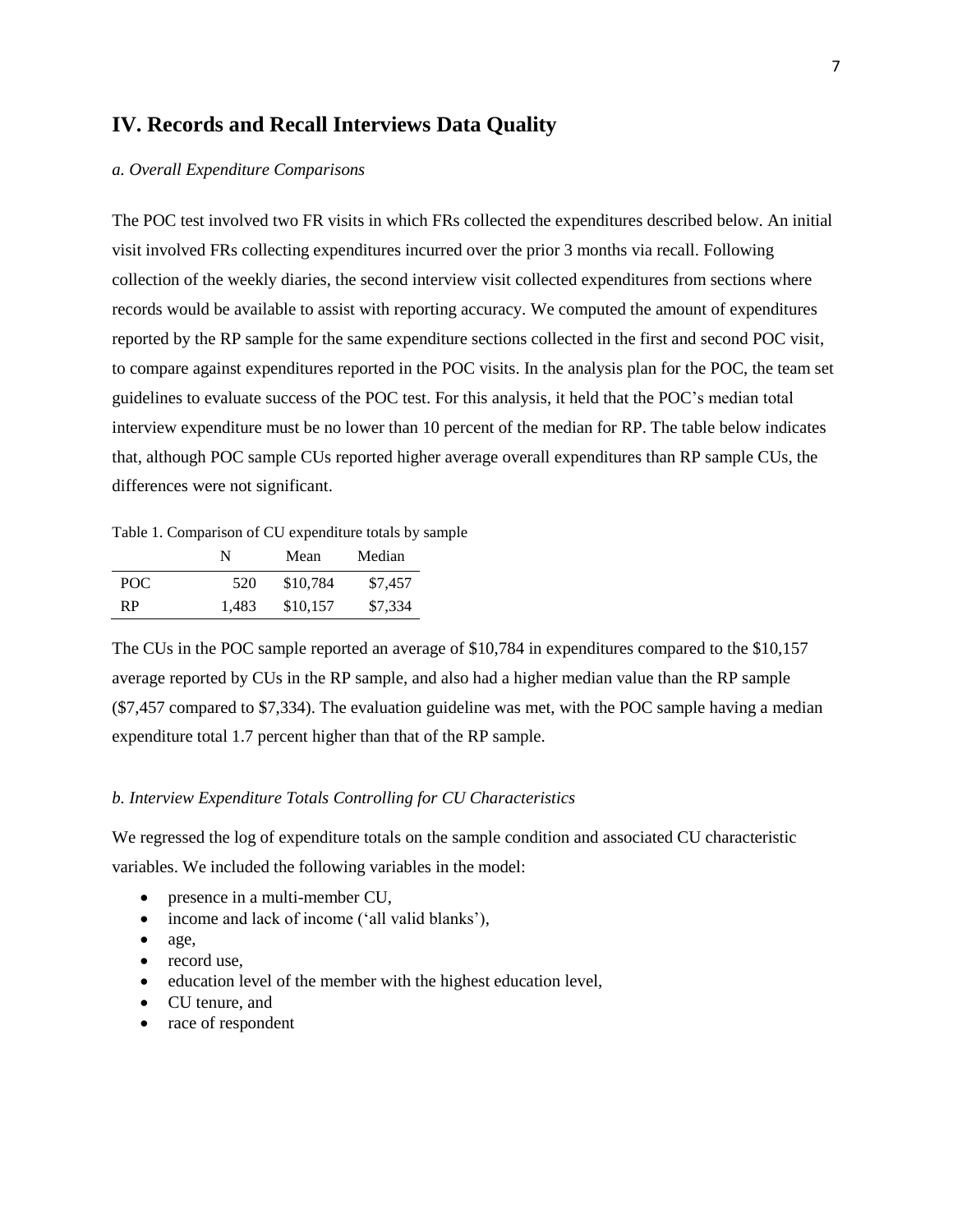We produced an additional model that explored a two-way interaction between CUs in the POC sample and CUs with some record use. The final regression models with only the significant variables included are presented below (Table 2).

|                          | Model 1     | Model 2   |             |           |
|--------------------------|-------------|-----------|-------------|-----------|
|                          | Coefficient | <b>SE</b> | Coefficient | <b>SE</b> |
| Intercept                | 8.035       | (0.082)   | 8.041       | (0.082)   |
| Income                   | $0.391***$  | (0.018)   | $0.391***$  | (0.018)   |
| Multi-member CU          | $0.343***$  | (0.038)   | $0.343***$  | (0.038)   |
| Homeowner                | $0.133***$  | (0.036)   | $0.134***$  | (0.036)   |
| POC CU                   | $-0.036$    | (0.040)   | $-0.113$    | (0.095)   |
| <b>Education Level</b>   | $0.150***$  | (0.017)   | $0.150***$  | (0.017)   |
| Race of Respondent       | $-0.186***$ | (0.041)   | $-0.188***$ | (0.041)   |
| At Least Some Record Use | $0.146***$  | (0.036)   | $0.114***$  | (0.038)   |
| All Valid Blanks         | $-0.779***$ | (0.076)   | $-0.780***$ | (0.076)   |
| POC x Record Use         | --          | --        | 0.092       | (0.105)   |
| Model $R^2$              | 0.454       |           | 0.454       |           |

<span id="page-7-0"></span>Table 2. Model of log (interview expenditure totals) by sample condition and associated covariates (n=1,997<sup>4</sup> )

 $*p<0.05$ ;  $*p<0.1$ ;  $**p<0.001$ 

 $\ddot{\phantom{a}}$ 

Model 1 indicated a number of the variables to have the expected relationship with expenditures; higher income<sup>5</sup> and education levels, multi-member CUs and owned homes all were associated with greater expenditure totals. CUs that consulted records were associated with 15 percent higher expenditure totals compared to CUs that used records less than 10 percent of the time. When controlling for those factors and the respondents' race, being in a POC CU was associated with lower expenditures, although this was not significant. As participation in the POC test was closely related to reported record use<sup>6</sup>, Model 2 included a two-way interaction between POC CUs and CUs with record use. Although this interaction was not significant, it suggests a positive association between record use within POC CUs and higher expenditure reports.

<sup>4</sup> Six RP CUs were excluded from the regression because they had missing values for the records use variable. See the Appendix for variable frequencies. Two CUs have ZTOTAL of \$0, which we changed to \$0.01 to enable log transformation.

<sup>5</sup> Since \$0 values for the income variable captured some CUs that provided 'Don't Know' or 'Refuse' responses, we included a separate variable 'All valid blanks,' to designate CUs with legitimate reports of zero income across all income sources – as expected, these CUs were associated with a 70 percent lower expenditure total.

<sup>6</sup> 88 percent of POC CUs reportedly had record use; whereas 43 percent of RP CUs were reported to use records greater than 10 percent of the time. Note, these variables were not found to be collinear.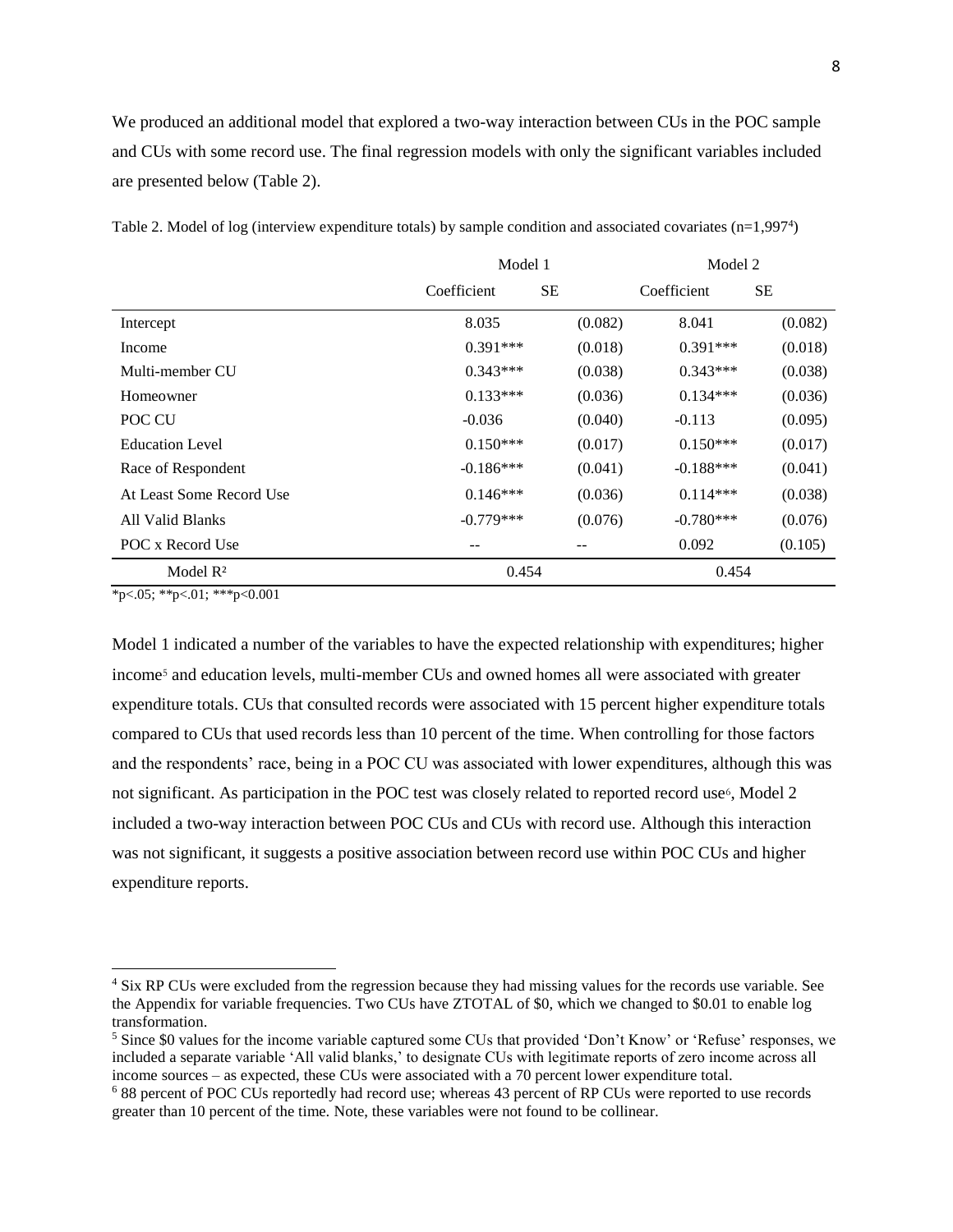<span id="page-8-0"></span>Further analysis was carried out to compare the expenditure totals reported in each interview section. The tables below show expenditure totals aggregated to the section level for the recall and records interviews<sup>7</sup>. More information on the methods of calculating expenditure totals by section can be found in the Appendix.

|                  |       | POC $(N=479)$ | $RP(N=1,313)$ |        |            |
|------------------|-------|---------------|---------------|--------|------------|
|                  |       |               |               |        | Wilcoxon   |
|                  | Mean  | Median        | Mean          | Median | Z          |
| $6$ /Appliances  | \$399 | \$90          | \$267         | \$1    | $5.18***$  |
| 8/Furnishings    | \$380 | \$43          | \$282         | \$0    | 5.94***    |
| 17/Subscriptions | \$234 | \$72          | \$222         | \$60   | 1.76       |
| 18/Trips         | \$653 | \$0           | \$707         | \$0    | 1.17       |
| 19/Miscellaneous | \$696 | \$180         | \$950         | \$330  | $-5.77***$ |

<span id="page-8-1"></span>Table 3. Comparison of section expenditure totals: recall interview sections

 $*_{p<.05}$ ; \*\*p<.01; \*\*\*p<0.001

<span id="page-8-2"></span>Table 4. Comparison of section expenditure totals: records interview sections

|                   |         | POC $(N=520)$ | $RP(N=1,480)$ |         |            |
|-------------------|---------|---------------|---------------|---------|------------|
|                   |         |               |               |         | Wilcoxon   |
|                   | Mean    | Median        | Mean          | Median  | Z          |
| 2/Rented Housing  | \$1,083 | \$0           | \$923         | \$0     | $2.10*$    |
| 3/Owned Housing   | \$1,664 | \$656         | \$1,783       | \$812   | $-1.11$    |
| 4/Utilities       | \$1,258 | \$1,200       | \$1,290       | \$1,242 | $-0.62$    |
| 10/Rented and     |         |               |               |         |            |
| Leased Vehicles   | \$116   | \$0           | \$156         | \$0     | $-0.65$    |
| 11/Owned Vehicles | \$1,284 | \$0           | \$1,404       | \$0     | 0.43       |
| 13/Non-Health     |         |               |               |         |            |
| Insur.            | \$454   | \$239         | \$518         | \$279   | $-1.78$    |
| 14/Health Insur.  | \$587   | \$260         | \$772         | \$499   | $-6.57***$ |
| 15/Medical        | \$336   | \$30          | \$334         | \$47    | $-1.31$    |

 $*_{p<.05}$ ; \*\*p<.01; \*\*\*p<0.001

 $\ddot{\phantom{a}}$ 

These tables indicate that expenditure reports varied between the samples depending on the interview in which they were collected. Two of the 5 recall sections involved significantly higher expenditure totals in the POC sample than in the RP sample, with there being only 1 section (Section 19/Miscellaneous) in which the RP sample reported significantly higher expenditure totals<sup>8</sup>. Among the record sections, only

<sup>7</sup> Method differences prevent aggregating section-level totals to the interview level. Negative values could result from CUs reporting reimbursed amounts. CUs with no expenditures in each section were excluded (see the Appendix for more information). Record sections that did not involve 3-month expenditures (e.g., Section 1/Housing characteristics, Section 21/income, or Section 22/assets) were not included in the analysis.

<sup>8</sup> Significance based on Wilcoxon-Mann-Whitney tests, Z test statistics represented.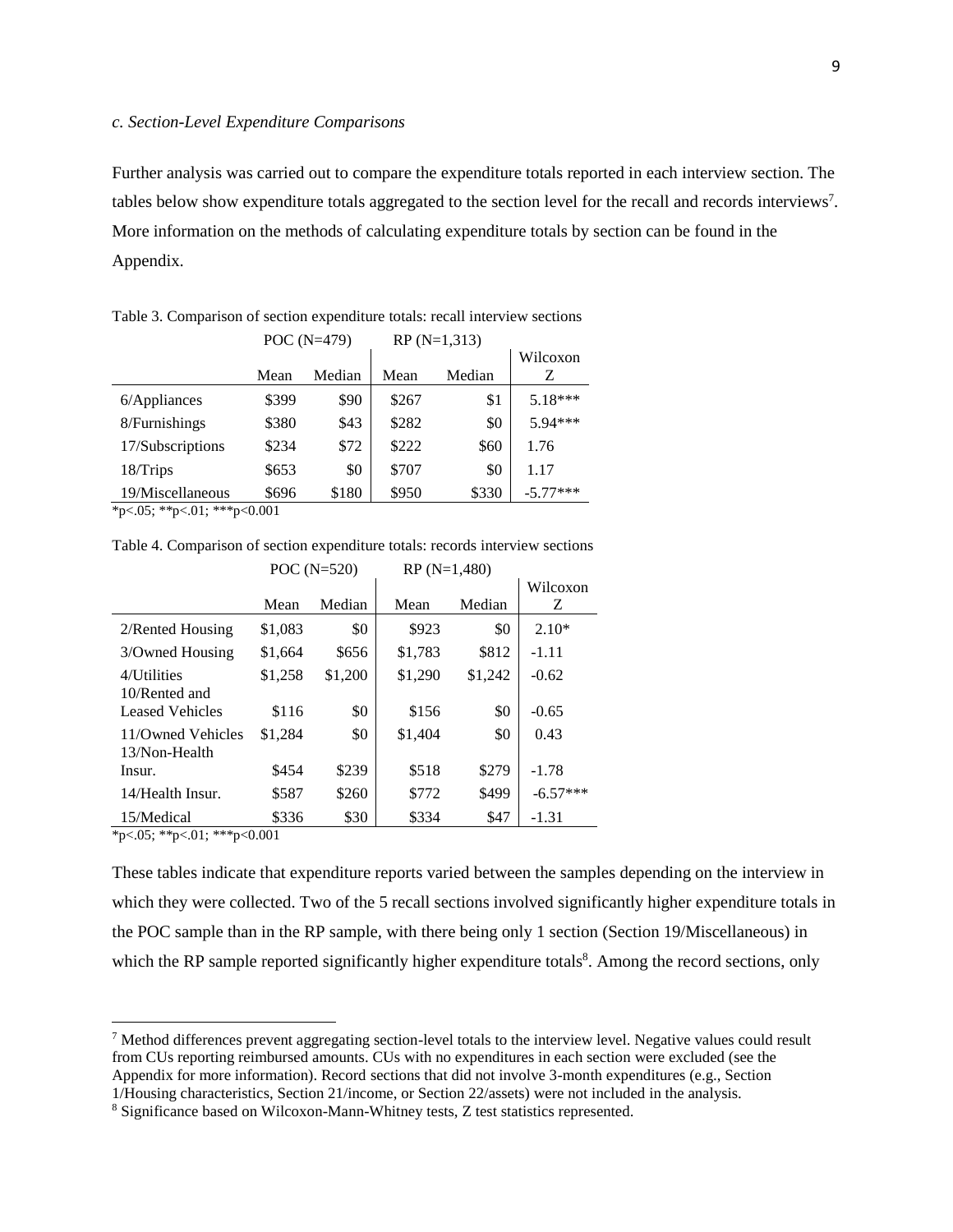the Rented Housing section had a significantly higher expenditure total in the POC sample than in the RP sample, while Health Insurance had a higher expenditure total reported by RP sample CUs.

To determine whether overall expenditure differences may have been affected by the relative incomes among the POC and RP sample CUs, we compared total CU pre-tax income across samples (Table 5).

<span id="page-9-0"></span>Table 5. CU income (FINCBTAX) by sample

|            | Average Median          |  |
|------------|-------------------------|--|
| POC Income | 520 \$71,526 \$45,404   |  |
| RP Income  | 1,483 \$66,666 \$43,459 |  |

The results from the statistical significance test revealed that the income levels of the two samples were not significantly different<sup>9</sup>. This alleviates concerns that providing incentives might disproportionately skew the POC sample composition toward CUs with lower income levels. The results above may have been affected by how pre-tax income (FINCBTAX) is calculated<sup>10</sup>. Missing values for income sources are treated as zero values in processing, which can result in this variable indicating smaller values for income (Table 5) if more missing values are present. Table 6 below further analyzes the income source variables, displaying the percent of CUs with missing values by sample.

|                                                                                               | POC   |                  |       | RP               |
|-----------------------------------------------------------------------------------------------|-------|------------------|-------|------------------|
|                                                                                               | N     |                  | N     |                  |
|                                                                                               | (CUs) | % missing values | (CUs) | % missing values |
| Wages and salaries*                                                                           | 406   | 7.1%             | 1128  | 10.7%            |
| Social Security or Railroad Retirement income*                                                | 134   | 3.7%             | 406   | 9.9%             |
| Interest and dividends income                                                                 | 111   | 10.8%            | 279   | 17.2%            |
| Retirement, survivor, or disability pensions                                                  | 80    | 2.5%             | 188   | 12.8%            |
| Self-employment income*                                                                       | 59    | 30.5%            | 186   | 41.4%            |
| Food stamps                                                                                   | 53    | 3.8%             | 137   | 5.8%             |
| Other income source (VA payments,<br>unemployment compensation, child support, or<br>alimony) | 32    | 3.1%             | 80    | 6.3%             |
| Supplemental Security income*                                                                 | 19    | 0%               | 74    | 4.1%             |
| Net rental income                                                                             | 26    | 11.5%            | 58    | 6.9%             |
| Royalty income /income from estates and trusts                                                | 9     | 11.1%            | 26    | 15.4%            |
| Care of foster children, cash scholarships, and<br>fellowships                                | 13    | 0%               | 16    | $0\%$            |
| Public assistance or welfare                                                                  | 4     | 0%               | 16    | 25.0%            |

Table 6. Extent of CU missing values for income sources by sample $11$ 

\*For these sources, the percent indicates that all of the members of the CU reported a missing value (see Table 7)

 $9$  Wilcoxon-Mann-Whitney; Z=1.61, Pr>Z 0.1086

 $\overline{a}$ 

<sup>10</sup> Imputed income measures were not available for the POC test.

 $11$  For each income source, we excluded CUs that reported no income source (i.e., excluded valid blanks)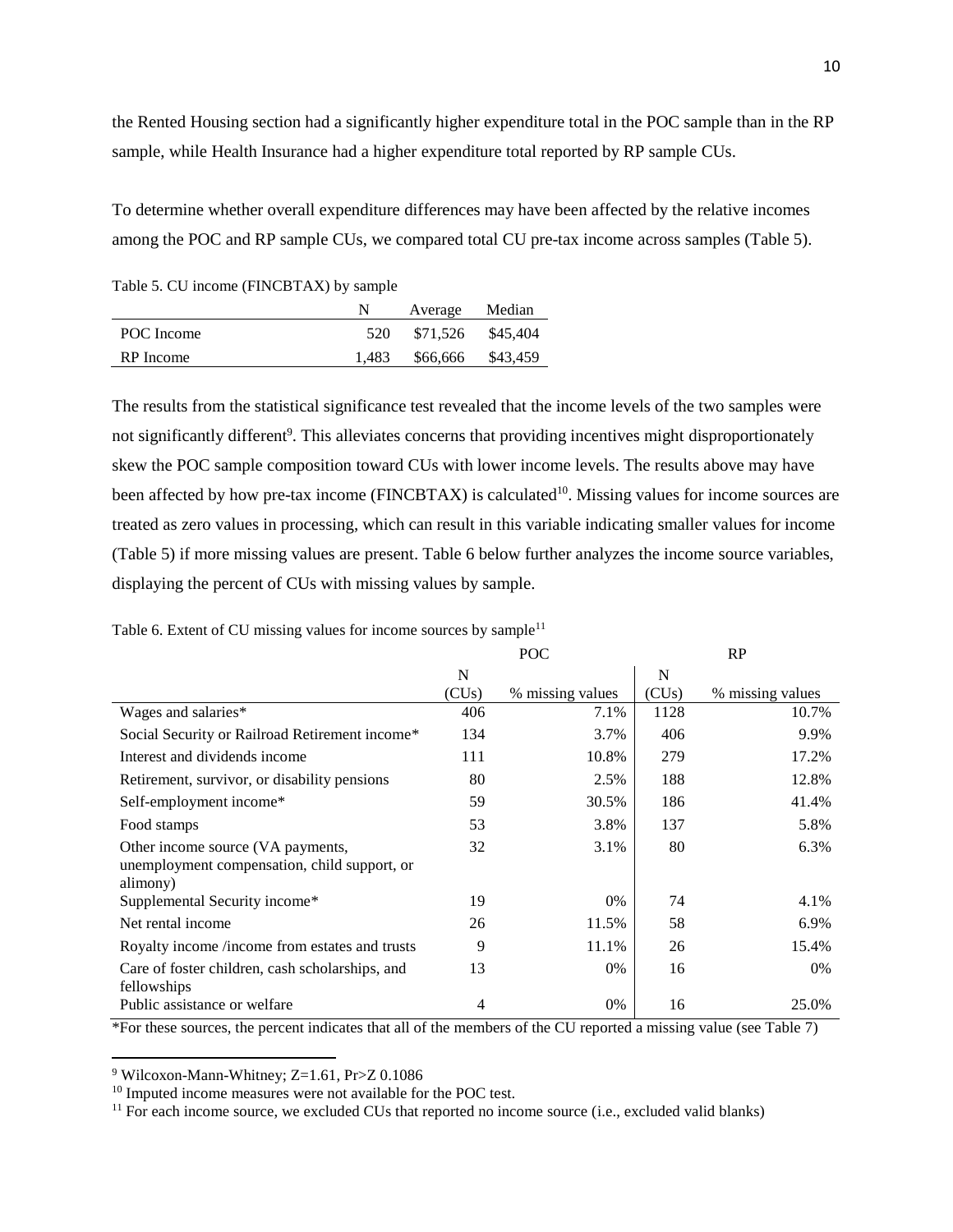The percent of missing values in income variables was higher or the same for RP CUs than for POC CUs for every item except "Net rental income" (Table 6). Since some income sources (those designated by an asterisk in the table above) were derived from responses provided at the member level, we examined missing values for sources at that level (Table 7). Income sources were categorized into: "none missing" (e.g., all members of the household reported an income value), "1+ missing" (at least one member of the household reported a missing value), and "all missing."

|                                                  | POC |         |                | RP             |      |         |         |         |
|--------------------------------------------------|-----|---------|----------------|----------------|------|---------|---------|---------|
|                                                  |     | None    | 1+             | All            |      | None    | $1+$    | All     |
|                                                  | N   | missing | . .<br>missing | . .<br>missing | N    | missing | missing | missing |
| Wages and salaries                               | 406 | 88.4%   | 4.4%           | 7.1%           | 1128 | 84.2%   | 5.1%    | 10.7%   |
| Self-employment income                           | 59  | 66.1%   | 3.4%           | 30.5%          | 186  | 55.9%   | 2.7%    | 41.4%   |
| Supplemental security income                     | 19  | 100.0%  | 0%             | 0%             | 74   | 95.9%   | 0%      | 4.1%    |
| Social Security or Railroad<br>Retirement income | 134 | 95.5%   | 0.7%           | 3.7%           | 406  | 88.9%   | 1.2%    | 9.9%    |

Table 7. Extent of CU missingness for member-level income sources by sample

The percent with partial or full within-CU missing values was lower for POC than for RP. Similarly, there were higher percentages in the "none missing" column for POC than for RP (Table 7). The large number of missing values among RP CUs in Tables 6 and 7 could imply that incomplete income reporting may have affected the income estimates, such that the true mean value of RP CUs' income could be higher than the results shown in Table 5.

#### Table 8. Proportion reporting income sources

| Income Source                                               | POC $(N=520)$ | $RP(N=1483)$ | Diff. (POC-RP) |
|-------------------------------------------------------------|---------------|--------------|----------------|
| Wages and salaries                                          | 78.1%         | 76.1%        | 2.0%           |
| Social Security or Railroad Retirement income               | 25.8%         | 27.4%        | $-1.6\%$       |
| Interest and dividends income                               | 21.3%         | 18.8%        | 2.5%           |
| Retirement, survivor, or disability pensions                | 15.4%         | 12.7%        | 2.7%           |
| Self-employment income                                      | 11.3%         | 12.5%        | $-1.2\%$       |
| Food stamps                                                 | 10.2%         | 9.2%         | 1.0%           |
| Other income source (VA payments, unemployment              |               |              |                |
| compensation, child support, or alimony)                    | 6.2%          | 5.4%         | 0.8%           |
| Supplemental Security income                                | 3.7%          | 5.0%         | $-1.3%$        |
| Net rental income                                           | 5.0%          | 3.9%         | 1.1%           |
| Royalty income or income from estates and trusts            | 1.7%          | 1.8%         | $0.0\%$        |
| Care of foster children, cash scholarships, and fellowships | 2.5%          | 1.1%         | 1.4%           |
| Public assistance or welfare                                | 0.8%          | 1.1%         | $-0.3%$        |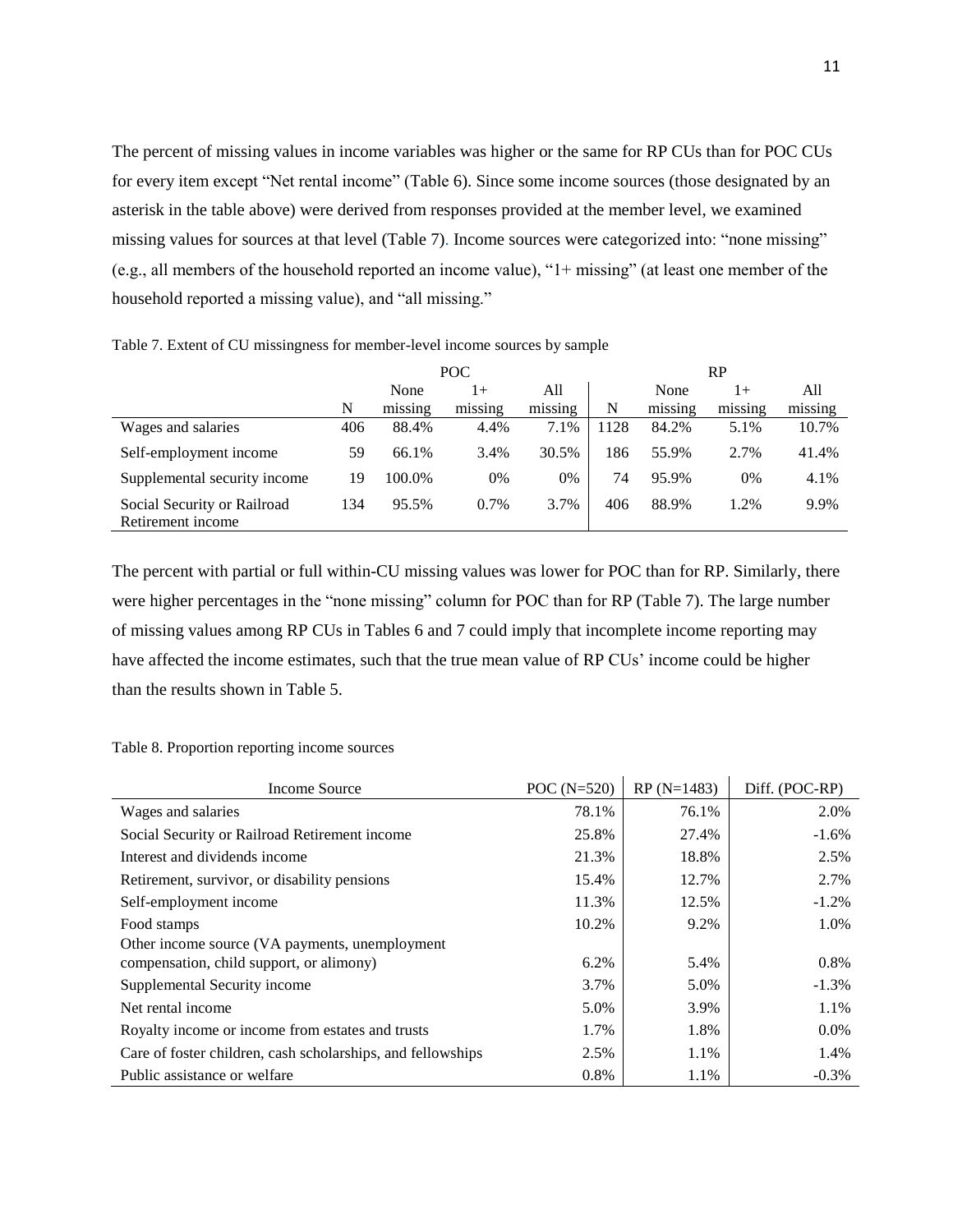Table 8 displays the proportion of CUs reporting various income sources. There were a higher proportion of RP CUs reporting income sources in Social Security, Self-employment, Supplemental Security income, Royalty income, and Public assistance income than POC CUs.

We further tabulated the mean and median values of the income sources reported to provide a more detailed look at income reporting in the POC test (Table 9).

|                                 |                | POC      |          |             | RP       |          |                |
|---------------------------------|----------------|----------|----------|-------------|----------|----------|----------------|
|                                 | $\mathbf N$    |          |          | $\mathbf N$ |          |          | % diff. median |
| Income Source                   | (CUs)          | Mean     | Median   | (CUs)       | Mean     | Median   | (POC-RP)       |
| Wages and salaries**            | 333            | \$78,769 | \$56,000 | 827         | \$80,068 | \$59,000 | $-1.6%$        |
| Social Security or Railroad     |                |          |          |             |          |          |                |
| Retirement income**             | 90             | \$1,610  | \$1,500  | 226         | \$2,217  | \$1,713  | $-37.7\%$      |
| Interest and dividends income   | 75             | \$4,211  | \$37     | 159         | \$4,538  | \$180    | $-7.8%$        |
| Retirement, survivor, or        |                |          |          |             |          |          |                |
| disability pensions             | 72             | \$14,944 | \$5,264  | 148         | \$17,224 | \$6,000  | $-15.3%$       |
| Self-employment income**        | 34             | \$32,487 | \$5,508  | 77          | \$32,868 | \$10,000 | $-1.2%$        |
| Food stamps                     | 51             | \$306    | \$224    | 129         | \$239    | \$192    | 21.9%          |
| Other income source (VA         |                |          |          |             |          |          |                |
| payments, unemployment          |                |          |          |             |          |          |                |
| compensation, child support, or |                |          |          |             |          |          |                |
| alimony)                        | 30             | \$10,594 | \$3,714  | 72          | \$6,356  | \$3,020  | 40.0%          |
| <b>Supplemental Security</b>    |                |          |          |             |          |          |                |
| income**                        | 18             | \$3,617  | \$967    | 63          | \$4,246  | \$1,247  | $-17.4%$       |
| Net rental income               | 22             | \$6,063  | \$1,450  | 50          | \$5,681  | \$3,753  | 6.3%           |
| Royalty income or income from   |                |          |          |             |          |          |                |
| estates and trusts              | 7              | \$5,585  | \$2,000  | 20          | \$17,554 | \$1,650  | $-214.3%$      |
| Care of foster children, cash   |                |          |          |             |          |          |                |
| scholarships, and fellowships   | 12             | \$8,789  | \$4,700  | 15          | \$13,593 | \$5,000  | $-54.7%$       |
| Public assistance or welfare    | $\overline{4}$ | \$4,073  | \$3,900  | 10          | \$2,768  | \$1,394  | 32.0%          |

Table 9. CU income source reports by sample\*

\* Excludes CUs reporting 'Don't Know'/'Refuse' to amount (i.e. those asked for bracketed income range), but includes those with a \$0 response (e.g. one member reporting no income from source but another reporting amount). \*\* Aggregated to the CU-level

There were higher median totals reported for Social Security, Interest, and Retirement for RP CUs than POC CUs – those are income sources commonly associated with CUs on fixed income. Note there are small sample sizes for some income sources at the bottom of Table 9, as they may have been further reduced by a large number of CUs not reporting or knowing an exact amount.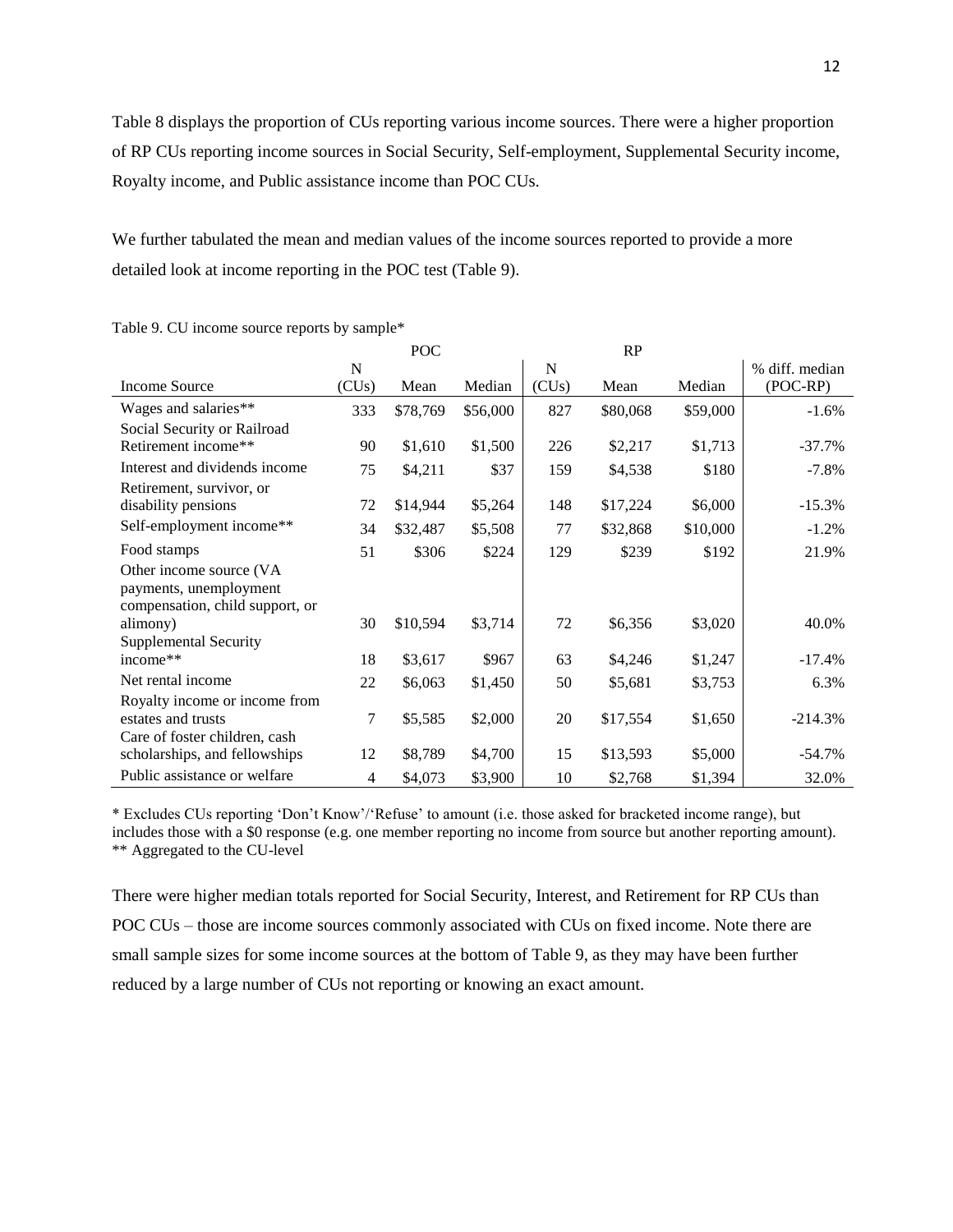#### <span id="page-12-0"></span>*d. Section-Level Counts of Expenditures*

We computed the counts of expenditures reported in the sections of the two POC interviews (Tables 10 and 11). This involved removal of some edited or duplicated expenditures as described in the Appendix. The findings from these comparisons were largely the same as those for expenditure totals.

|                                                                     |      | Overall (POC)<br>$(N=520)$ | Overall (RP)<br>$(N=1,483)$ |        |               |
|---------------------------------------------------------------------|------|----------------------------|-----------------------------|--------|---------------|
|                                                                     | Mean | Median                     | Mean                        | Median | Wilcoxon<br>Z |
| $6$ /Appliances                                                     | 1.56 |                            | 1.00                        | 0      | $6.11***$     |
| 8/Furniture                                                         | 1.32 | 1                          | 0.85                        | 0      | $6.80***$     |
| 17/Subscriptions                                                    | 2.51 |                            | 2.15                        |        | $3.02**$      |
| $18/T$ rips                                                         | 1.95 | 0                          | 1.84                        | 0      | 1.70          |
| 19/Miscellaneous<br>$x_{m} > 0.5$ , $x_{m} > 0.1$ , $x_{m} > 0.001$ | 2.01 |                            | 2.56                        | 2      | $-3.49***$    |

<span id="page-12-1"></span>Table 10. Comparison of section entry totals: recall interview sections

\*p<.05; \*\*p<.01; \*\*\*p<0.001

The recall interview sections involved the same finding of generally higher entry totals for the POC CUs than for the RP CUs. Unlike with expenditure amount comparisons (Table 3), entries were significantly higher in the POC sample than in the RP sample for Section 17/Subscriptions. As with expenditure comparisons, however, RP CUs reported significantly more entries in Section 19/Miscellaneous.

|                              | Overall (POC)<br>$(N=520)$ |          | Overall (RP)<br>$(N=1,483)$ | Wilcoxon       |            |
|------------------------------|----------------------------|----------|-----------------------------|----------------|------------|
|                              | Mean                       | Median   | Mean                        | Median         | Z          |
| 2/Rented Housing             | 0.42                       | 0        | 0.37                        | $\Omega$       | 1.91       |
| 3/Owned Housing              | 1.77                       | 2        | 1.86                        | $\mathfrak{D}$ | $-0.96$    |
| 4/Utilities<br>10/Rented and | 4.01                       | 4        | 3.92                        | 4              | 0.89       |
| <b>Leased Vehicles</b>       | 0.11                       | $\theta$ | 0.13                        | $\Omega$       | $-0.58$    |
| 11/Owned Vehicles            | 0.43                       | $\theta$ | 0.43                        | $\Omega$       | 0.38       |
| 13/Non-Health Insur.         | 1.13                       | 1        | 1.26                        |                | $-2.00*$   |
| 14/Health Insur.             | 0.91                       | 1        | 1.22                        | 1              | $-6.57***$ |
| 15/Medical                   | 1.58                       |          | 1.48                        |                | $-1.02$    |

<span id="page-12-2"></span>Table 11. Comparison of section entry totals: record interview sections

\*p<.05; \*\*p<.01; \*\*\*p<0.001

Examining the records interview findings, differences in average entries tended to be small; in some sections counts being higher for RP CUs, albeit non-significantly. Unlike the record section expenditure comparisons, Section 2/Rented Housing did not have significantly higher reports in POC (though this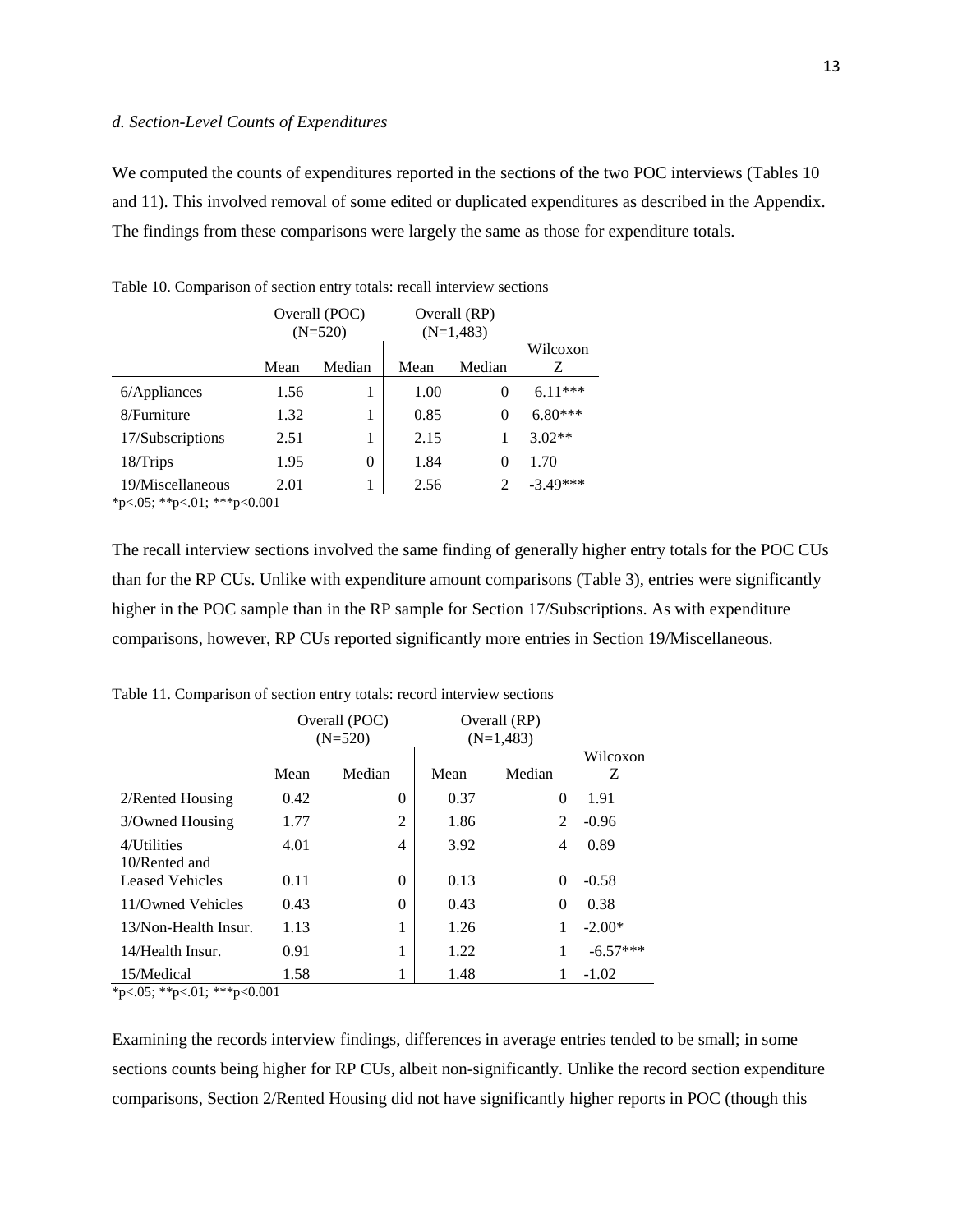approached significance,  $p=0.057$ ) while Section 13/Insurance did have significantly higher counts in the RP sample than in the POC sample (in addition to Section 14/Heath Insurance).

#### <span id="page-13-0"></span>*e. Response Quality – Data Editing and Missing Data Rates*

As a part of data quality measurement, we compared the proportions of data edited, allocated, and imputed during the production processes for both POC and RP samples (Table 12). The evaluation guidelines indicated that the POC editing rates must be no higher than 10 percent of the RP rates. Our findings showed that all of POC's editing rates were lower than RP's rates.

<span id="page-13-2"></span>Table 12. Percent of cost values needing data editing by sample

|      | N (UCCs) |       | % edited % allocated | % imputed | % combined |
|------|----------|-------|----------------------|-----------|------------|
| POC. | 26.751   | 15.0% | $6.1\%$              | 8.4%      | $0.1\%$    |
| -RP  | 77.941   | 21.9% | 7.4%                 | 13.2%     | $0.2\%$    |

As Table 12 shows, fewer cost amounts needed editing, allocating and imputing for POC sample responses than for RP sample responses. We also examined the number of non-substantive values in both POC and in comparable RP sections. There are two respondent-provided invalid blanks collected, "Don't Knows" (DKs) and "Refusals" (RFs). The number of DK and RF expenditure items throughout the interview were summed for each CU. The means are reported in Tables 13 and 14 and the distribution of the missing values per CUs are shown in Tables 15 and 16.

<span id="page-13-1"></span>Table 13. Number of missing values: Don't Knows (DKs)

|               | Mean |
|---------------|------|
| POC $(N=520)$ | 0.59 |
| $RP(N=1483)$  | 0.92 |

Table 14. Number of missing values: Refusals (RFs) Mean

|               | імсан |
|---------------|-------|
| POC $(N=520)$ | 0.04  |
| $RP(N=1483)$  | 0.13  |

 $\overline{a}$ 

There were an average of 0.6 DKs per CU in the POC sample and a significantly higher number of DKs, 0.9, in RP<sup>12</sup>. The difference in the average number of RFs between POC CUs and RP CUs was 0.09, also

<sup>&</sup>lt;sup>12</sup> Wilcoxon-Mann-Whitney; Z=-4.04, Pr>Z <0.0001.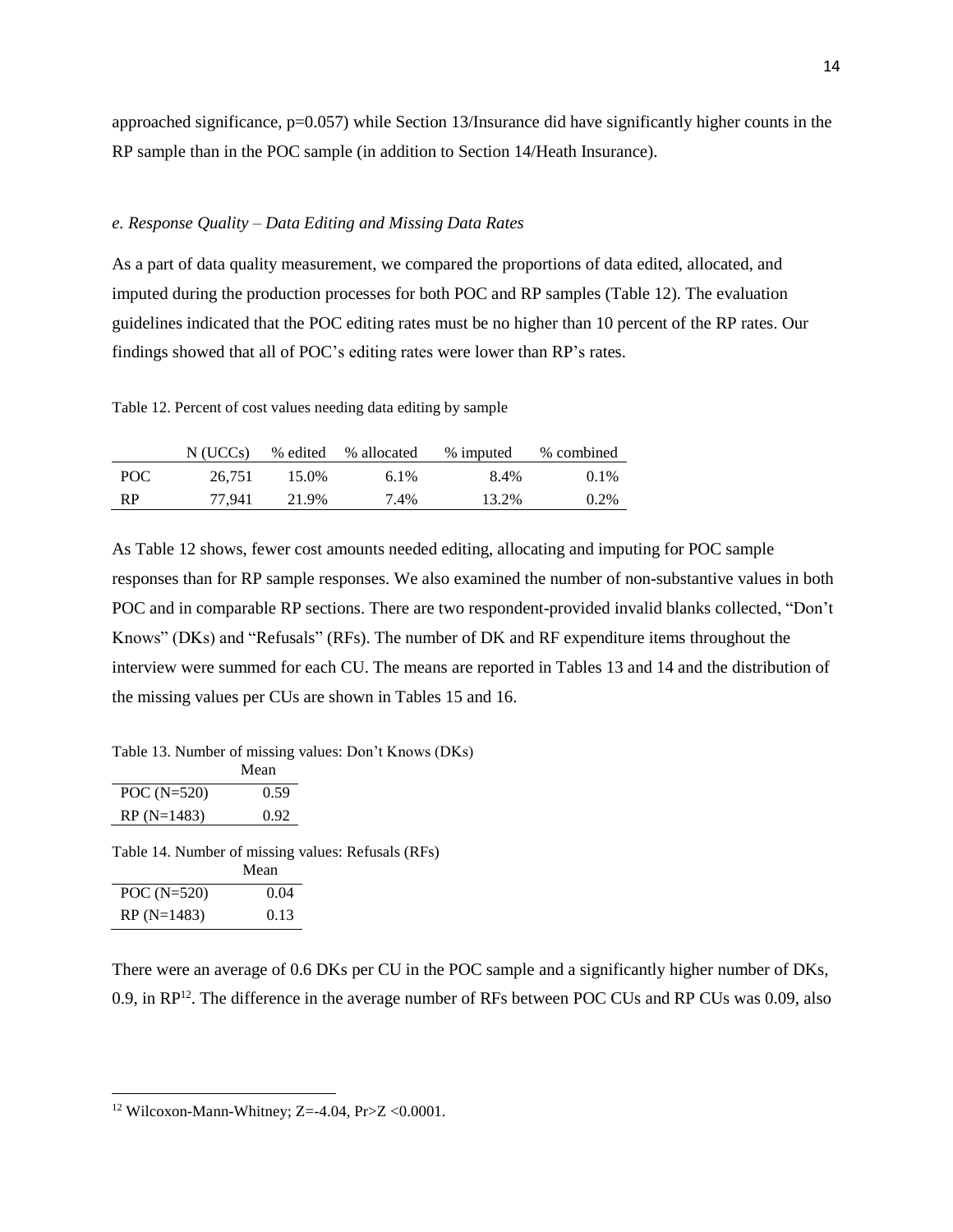a statistically significant difference<sup>13</sup>. To provide more insight into missing values, we categorized the number of DK and RF responses (Tables 15 and 16).

|            | POC $(N=520)$             |                            | $RP(N=1,483)$             |                            |
|------------|---------------------------|----------------------------|---------------------------|----------------------------|
| # of $DKs$ | Number of CU <sub>s</sub> | Percent of CU <sub>s</sub> | Number of CU <sub>s</sub> | Percent of CU <sub>s</sub> |
|            | 408                       | 78.5%                      | 1,029                     | 69.4%                      |
|            | 56                        | 10.8%                      | 204                       | 13.8%                      |
| $2 - 5$    | 46                        | 8.9%                       | 189                       | 12.7%                      |
| $6 - 10$   |                           | 1.4%                       | 42                        | 2.8%                       |
| $11 - 30$  | 3                         | $0.6\%$                    | 19                        | 1.3%                       |
| Total      | 520                       | 100%                       | 1,483                     | 100\%                      |

Table 15. Distribution of number of Don't Knows (DKs) by sample

Table 16. Distribution of number of Refusals (RFs) by sample

|            | POC $(N=520)$             |                            | $RP(N=1,483)$             |                            |
|------------|---------------------------|----------------------------|---------------------------|----------------------------|
| # of $RFs$ | Number of CU <sub>s</sub> | Percent of CU <sub>s</sub> | Number of CU <sub>s</sub> | Percent of CU <sub>s</sub> |
| $\theta$   | 515                       | 99.0%                      | 1,430                     | 96.4%                      |
|            | 3                         | $0.6\%$                    | 24                        | 1.6%                       |
| $2 - 5$    | $\Omega$                  | $0\%$                      | 21                        | 1.4%                       |
| $6 - 10$   |                           | 0.2%                       | 3                         | 0.2%                       |
| $11-30$    |                           | $0.2\%$                    |                           | 0.3%                       |
| Total      | 520                       | 100%                       | 1,483                     | 100%                       |

Among CUs who provided values for expenditure related questions, those in the POC sample were more likely not to have any DK responses  $-79$  percent having none – compared to the comparison group – 69 percent. Similarly, the percent of CUs with no refusals for these questions in the POC sample was 99 percent, compared to 96 percent in RP (Table 16). When looking at the DK response distributions, the percentage of RP sample CUs with multiple responses was higher than in the POC sample, indicating the lower extent of missing values that needed editing in POC.

#### <span id="page-14-0"></span>*f. Impact of Record Use on Records Interview Expenditures*

The POC records interview encouraged CUs to utilize records when reporting expenditure values. POC was designed in a way that FRs indicated whether a CU used records upon the completion of each section<sup>14</sup>. Table 17 shows the percentage frequency of record use among CUs with at least one expenditure in the records interview.

<sup>&</sup>lt;sup>13</sup> Wilcoxon-Mann-Whitney; Z=-3.06, Pr>Z <0.0023.

<sup>&</sup>lt;sup>14</sup> The current CE interview only asks about record use at the end of the interview and only for certain sections/section combinations, limiting the record use comparisons possible between POC and RP samples.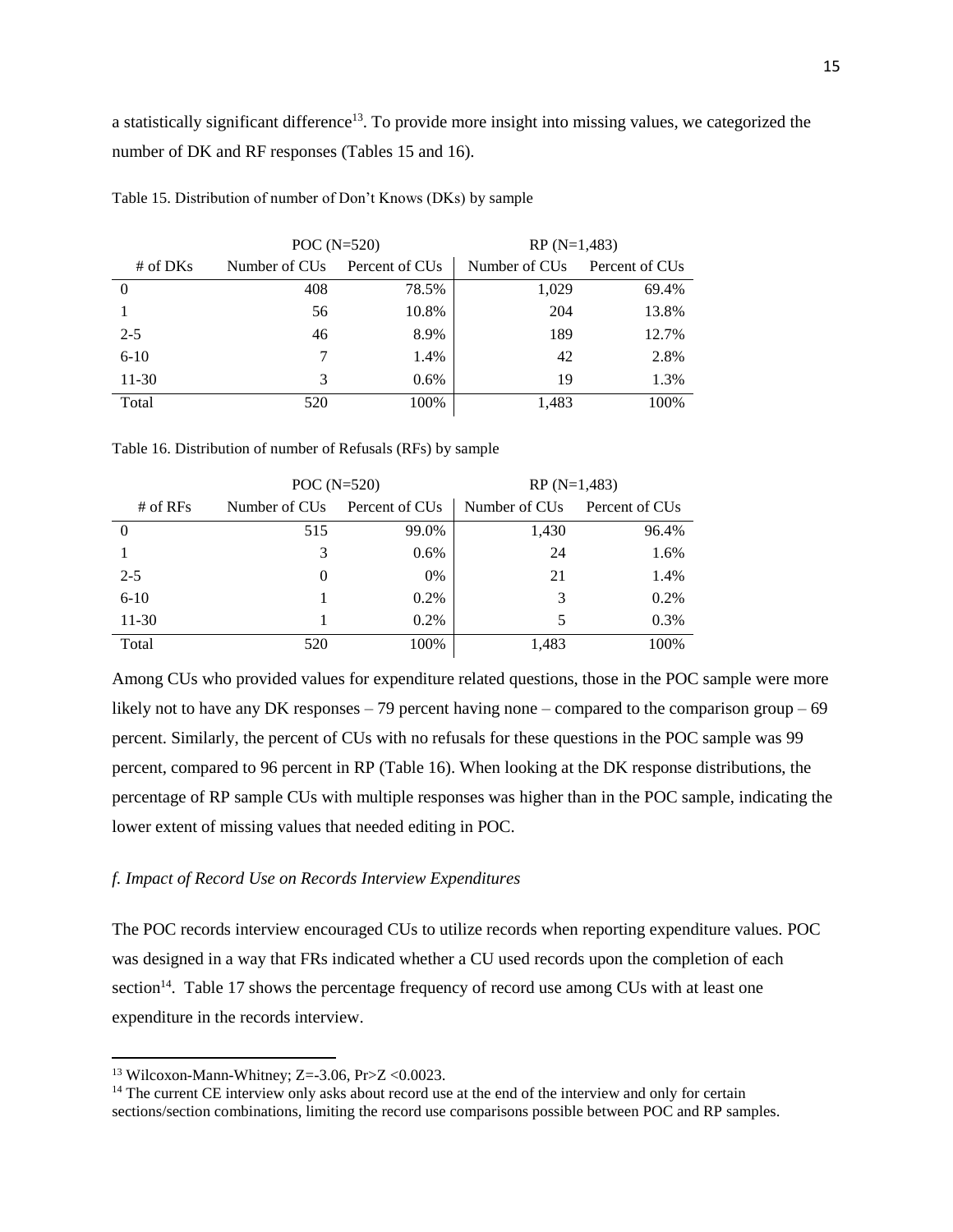| POC                 | Percent | Total |
|---------------------|---------|-------|
| 3/Owned Housing     | 65%     | 312   |
| 4/Utilities         | 78%     | 512   |
| 10/Rented Vehicles  | 50%     | 52    |
| 11/Owned Vehicles   | 64%     | 174   |
| 13/Insurance        | 73%     | 344   |
| 14/Health Insurance | 67%     | 302   |
| 15/Medical          | 54%     | 280   |
|                     |         |       |
| RP                  | Percent | Total |
| 3/Owned Housing     | 16%     | 936   |
| 4/Utilities         | 36%     | 1,456 |
| 13/14 Insurance     | 18%     | 1,480 |
| 15/Medical          | 23%     | 877   |

Table 17. Percentage frequency of record use for CUs with at least 1 expenditure

Table 18 shows that, on average, POC CUs that consulted records were more likely to have higher section totals than POC CUs that did not<sup>15</sup>.

<span id="page-15-0"></span>Table 18. POC sample: comparison of expenditure totals by record use (among CUs with 1+ section expenditure)

|                                     | With Section Record<br>Use $(POC)$ |         |         | Without Section Record<br>Use $(POC)$ |         |         |               |
|-------------------------------------|------------------------------------|---------|---------|---------------------------------------|---------|---------|---------------|
|                                     | N                                  | Mean    | Median  | N                                     | Mean    | Median  | Wilcoxon<br>Ζ |
| $3$ <i>Owned</i><br>Housing         | 203                                | \$2,835 | \$2,121 | 109                                   | \$2,660 | \$1,949 | $-0.64$       |
| 4/Utilities                         | 401                                | \$1,292 | \$1,220 | 111                                   | \$1,226 | \$1,200 | $-0.80$       |
| 10/Rented and<br>Leased<br>Vehicles | 26                                 | \$959   | \$905   | 26                                    | \$1,363 | \$422   | $-1.78$       |
| 11/Owned<br>Vehicles                | 111                                | \$4,027 | \$392   | 63                                    | \$3,505 | \$306   | $-1.20$       |
| 13/Non-Health<br>Insur.             | 252                                | \$736   | \$450   | 92                                    | \$552   | \$389   | $-2.31*$      |
| 14/Health Insur.                    | 201                                | \$1,047 | \$676   | 101                                   | \$936   | \$585   | $-1.62$       |
| 15/Medical                          | 151                                | \$736   | \$276   | 129                                   | \$494   | \$170   | $-4.11***$    |

\*p<.05; \*\*p<.01; \*\*\*p<0.001

 $\overline{a}$ 

The average expenditure totals for the non-health insurance<sup>16</sup> and medical<sup>17</sup> sections were significantly higher for CUs that used records. However, the use of records was not associated with expenditure totals

<sup>&</sup>lt;sup>15</sup> We limited analysis to CUs having at least one expenditure in a section (unlike how it was reported in report 2), as other CUs were unlikely to have used records. Record use was not collected for Section 2.

<sup>&</sup>lt;sup>16</sup> Wilcoxon-Mann-Whitney; Z= -2.31 Pr>Z 0.0213

<sup>&</sup>lt;sup>17</sup> Wilcoxon-Mann-Whitney; Z= -4.11 Pr>Z 0.0001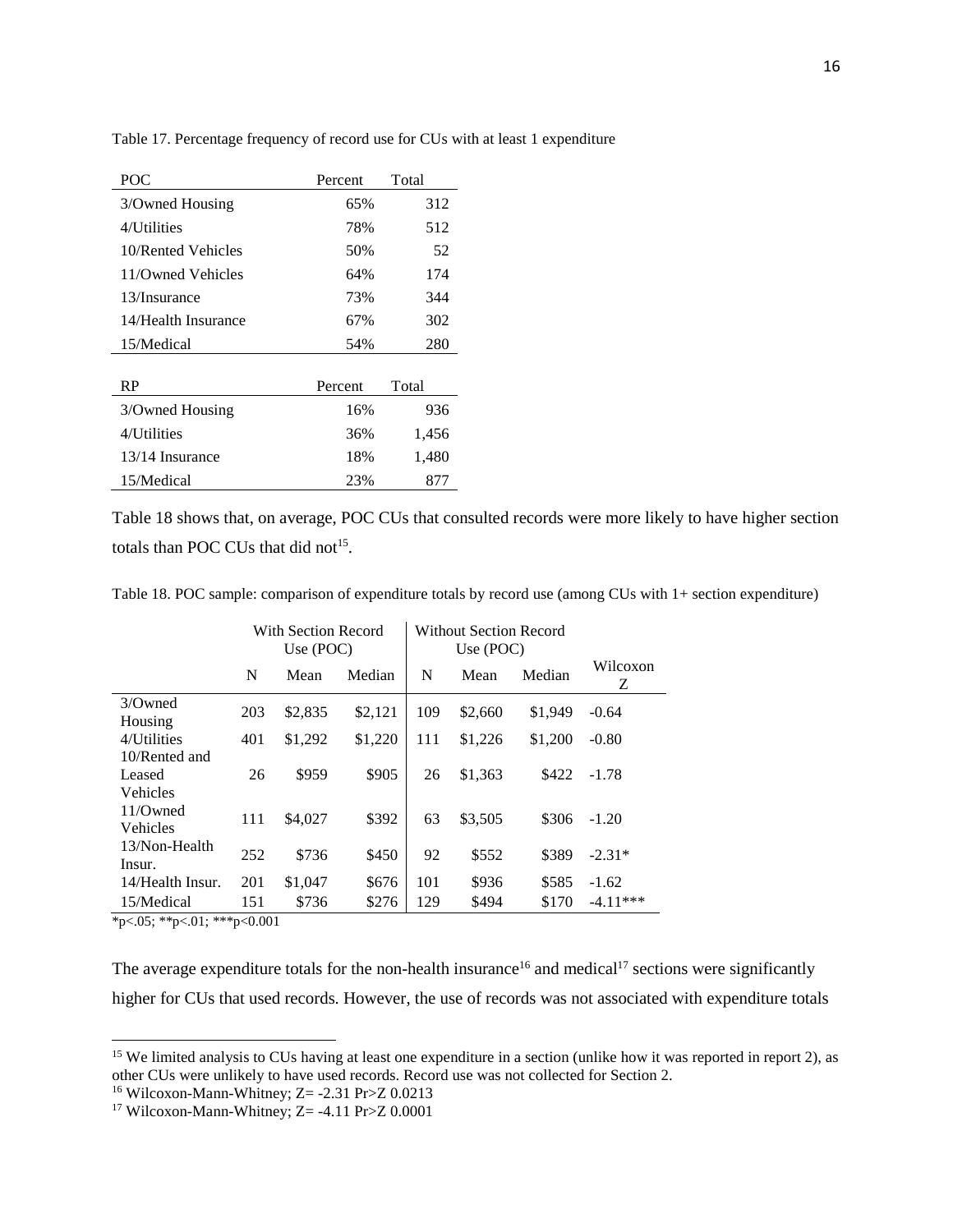that were significantly different in the other sections. Section 10, 'Rented and Leased Vehicles,' did not have a higher average expenditure for POC CUs that consulted records. However, this may have been caused by an extreme value among POC CUs without section record use. A separate analysis, examined these differences for the number of entries (Table 18b).

|                        | o nii seenon keegri ose<br>(POC) |      |                | oo ningul iseetigii ixeegfu<br>Use (POC) |      |        |               |
|------------------------|----------------------------------|------|----------------|------------------------------------------|------|--------|---------------|
|                        | N                                | Mean | Median         | N                                        | Mean | Median | Wilcoxon<br>Z |
| 3/Owned                |                                  |      |                |                                          |      |        |               |
| Housing                | 204                              | 2.97 | 3              | 110                                      | 2.86 | 3      | $-0.94$       |
| 4/Utilities            | 400                              | 4.26 | 4              | 111                                      | 3.41 | 3      | $-4.23***$    |
| 10/Rented and          |                                  |      |                |                                          |      |        |               |
| <b>Leased Vehicles</b> | 26                               | 1.19 | 1              | 26                                       | 1.04 | 1      | $-1.40$       |
| $11/O$ wned            |                                  |      |                |                                          |      |        |               |
| <b>Vehicles</b>        | 114                              | 1.25 | 1              | 65                                       | 1.26 | 1      | 0.23          |
| 13/Non-Health          |                                  |      |                |                                          |      |        |               |
| Insur.                 | 252                              | 1.83 | $\overline{2}$ | 92                                       | 1.36 | 1      | $-4.22***$    |
| 14/Health              |                                  |      |                |                                          |      |        |               |
| Insurance              | 201                              | 1.70 | 1              | 101                                      | 1.30 | 1      | $-3.35***$    |
| 15/Medical             | 150                              | 3.61 | 3              | 128                                      | 2.19 | 2      | $-4.82***$    |

Table 18b. POC sample: comparison of entries by record use (among CUs with 1+ section expenditure) With Section Record Use | Without Section Record

\*p<.05; \*\*p<.01; \*\*\*p<0.001

In terms of entries, all sections (except Owned Vehicles) had higher entry averages when CUs used records to report expenditures. Differences were significant for Sections 4, 13, 14 and 15.

We also examined the impact of record use for the RP sample. Table 19 compares expenditure totals by section record use. The RP interview does not uniquely capture record use in as many sections (e.g., combining across certain sections), leading to the smaller number of sections examined below.

|                             |     | With Section<br>Record Use (RP) |         | <b>Without Section</b><br>Record Use (RP) |         |         |               |
|-----------------------------|-----|---------------------------------|---------|-------------------------------------------|---------|---------|---------------|
|                             | N   | Mean                            | Median  | N                                         | Mean    | Median  | Wilcoxon<br>Z |
| $3$ <i>Owned</i><br>Housing | 151 | \$3,561                         | \$2,561 | 785                                       | \$2,676 | \$1,955 | $2.80**$      |
| 4/Utilities                 | 519 | \$1,429                         | \$1,358 | 937                                       | \$1,246 | \$1,188 | $5.27***$     |
| 13&14/<br>Insurance         | 259 | \$1,916                         | \$1,515 | 1221                                      | \$1.157 | \$789   | $6.22***$     |
| 15/Medical                  | 198 | \$985                           | \$363   | 679                                       | \$442   | \$182   | $5.68***$     |

<span id="page-16-0"></span>Table 19. RP sample: comparison of expenditure totals by record use (among CUs with 1+ section expenditure)

\*p<.05; \*\*p<.01; \*\*\*p<0.001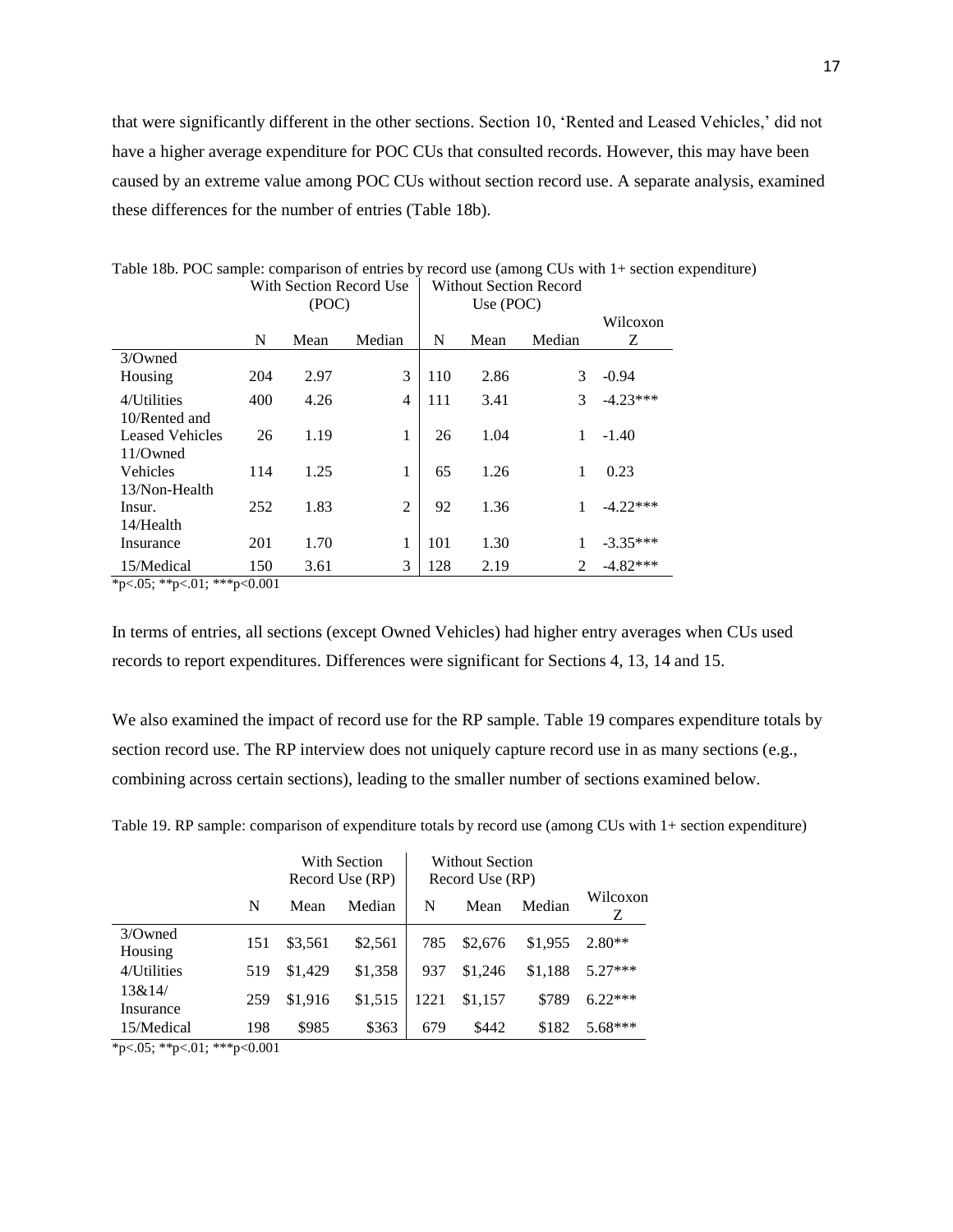The use of records was noted to be more common in the utilities and medical sections (in which 36 percent and 22 percent of RP CUs were reported to use records). When records were used, these sections involved significantly higher expenditure totals – average expenditure totals of \$1,429 and \$985, respectively. Across all sections, higher average expenditure totals were associated with record use. Table 19b shows the number of section entries for record sections that uniquely captured record use.

|                       | With Section Record Use<br>(RP) |      |                | Without Section Record<br>Use $(RP)$ |      |        |               |
|-----------------------|---------------------------------|------|----------------|--------------------------------------|------|--------|---------------|
|                       | N                               | Mean | Median         | N                                    | Mean | Median | Wilcoxon<br>Ζ |
| 3/Owned<br>Housing    | 152                             | 3.2  | 3              | 793                                  | 2.9  |        | $4.25***$     |
| 4/Utilities<br>13&14/ | 519                             | 4.6  | 4              | 935                                  | 3.7  | 4      | $8.62***$     |
| Insurance             | 228                             | 1.9  | $\overline{2}$ | 865                                  | 1.6  |        | $4.81***$     |
| 15/Medical            | 197                             | 3.4  | $\mathcal{F}$  | 673                                  | 2.3  |        | $7.00***$     |

Table 19b. RP sample: comparison of entries by record use (among CUs with 1+ section expenditure)

\*p<.05; \*\*p<.01; \*\*\*p<0.001

 $\ddot{\phantom{a}}$ 

As with Table 19, we found consistently higher entries associated with record use. It should be noted that, while we saw an association between record use and higher expenditure amounts and entries for most sections, this relationship may not be causal. In the absence of an experiment, we could also hypothesize that respondents who used records had different characteristics than those who did not, and that those characteristics were what lead to the reporting differences found in this analysis.

#### <span id="page-17-0"></span>*g. Response Quality – Extent of Rounded Responses in Records Interview*

With respect to response quality, we measured the amount of rounded expenditures across sections in the records interview. Incidence of rounding has been used to evaluate data quality in survey data as demonstrated in a recent study on financial record checking conducted by RTI International, which suggests better quality data can be collected with little risk to respondent cooperation<sup>18</sup>. The study found evidence that the act of checking records was associated with lower levels of rounding on several measures. We defined a rounded expenditure as any value with 00, 25, 50 or 75 as the trailing digits<sup>19</sup>. To measure the extent of rounded responses in the records interview, we summed by CU the total count of

<sup>18</sup> Financial record checking in surveys: Do suggestive prompts improve data quality? Field Methods, 28(3), 247– 265, Murphy, J. J., Rosen, J., Richards, A. K., Riley, S., Peytchev, A., & Lindblad, M. (2016)

<sup>&</sup>lt;sup>19</sup> Responses of \$0 were not treated as rounded values as they could represent missing values. Variables in the following sections were examined: health insurance, income, medical, non-health insurance, owned homes, rented and leased vehicles, and utilities.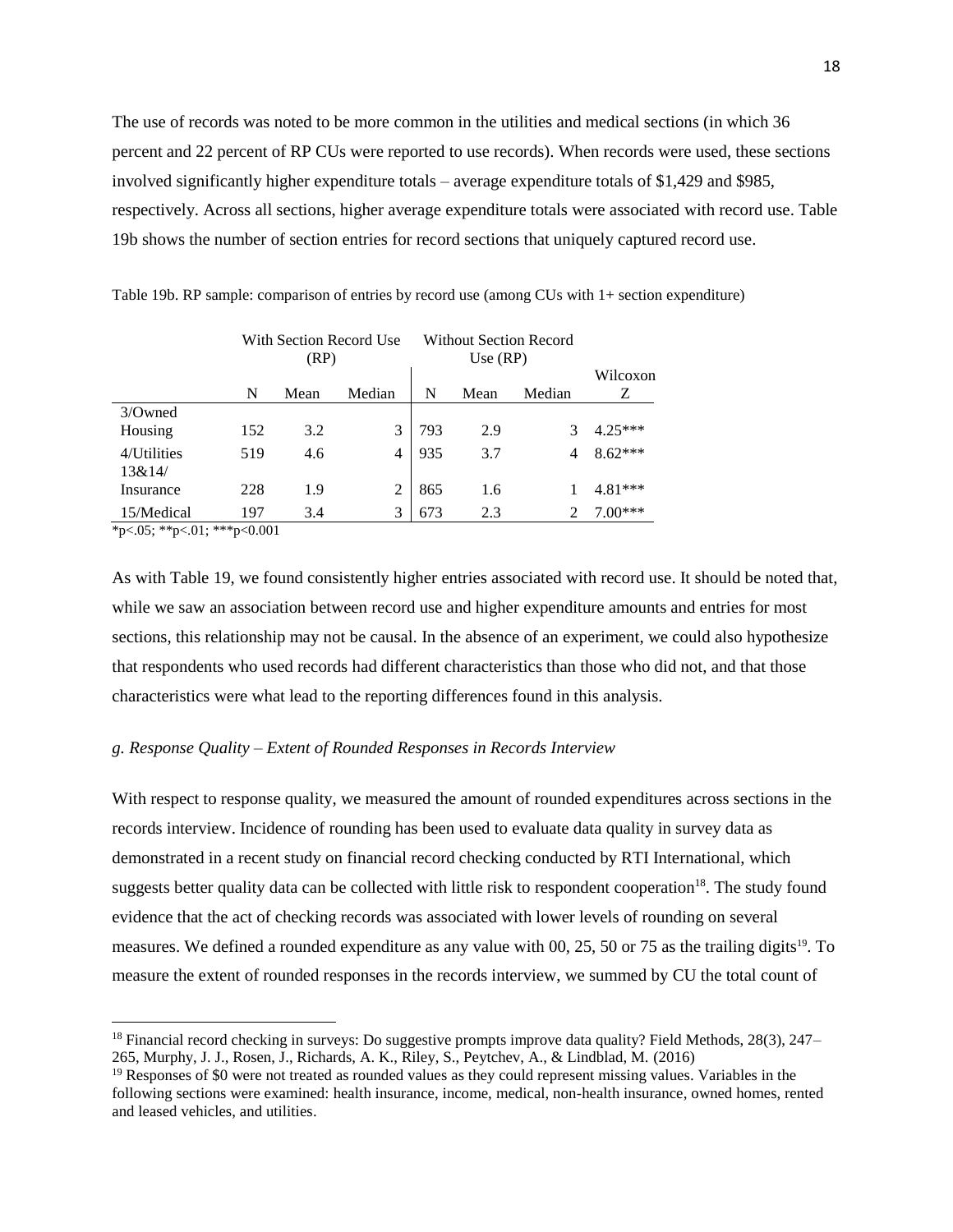values defined as rounded. The number of rounded values was then divided by the total number of reported expenditures by CU to derive a percentage of rounded expenditures (Table 20).

|           | $N$ (CU <sub>s</sub> ) | % Rounded | # Rounded | # Total |
|-----------|------------------------|-----------|-----------|---------|
| POC.      | 510                    | 22.1%     | 739       | 3.338   |
| <b>RP</b> | 1.432                  | 33.8%     | 2.909     | 8.607   |

<span id="page-18-0"></span>Table 20. CU average percent of rounded expenditures by sample

Table 20 indicates that for POC, the average CU rounded 22 percent of the expenditures that we observed. For RP, the average CU rounded 34 percent of their reported expenditures for observed variables. The evaluation guidelines indicated that rounding in POC must be 10 percent lower than in RP. The CU average percent of rounded expenditures surpassed the threshold, with 35 percent less rounding in POC CUs, a significant difference<sup>20</sup>. We further explored incidences of rounding in the records interview by question (Table 21).

|                           | <b>POC</b> |            |           | RP        |         |           |  |
|---------------------------|------------|------------|-----------|-----------|---------|-----------|--|
|                           | # Rounded  | Total<br># | % Rounded | # Rounded | # Total | % Rounded |  |
| 3/Owned Housing (MRTPMTX) | 41         | 221        | 18.6%     | 263       | 597     | 44.1%     |  |
| 4/Utilities (UTLCHGX2)    | 118        | 946        | 12.5%     | 631       | 2,706   | 23.3%     |  |
| 10/Rented Vehicles        | 12         | 26         | 46.2%     | 42        | 72      | 58.3%     |  |
| (RENTEXPX)                |            |            |           |           |         |           |  |
| 13/Non-health Insurance   |            |            |           |           |         |           |  |
| (INSNEXXB)                |            |            |           |           |         |           |  |
| Life                      | 17         | 151        | 11.3%     | 59        | 349     | 16.9%     |  |
| Long Term Care            | 3          | 13         | 23.1%     | 8         | 35      | 22.9%     |  |
| Automobile                | 47         | 214        | 22.0%     | 140       | 532     | 26.3%     |  |
| Homeowners'               | 20         | 70         | 28.6%     | 54        | 158     | 34.2%     |  |
| Renter's                  |            | 29         | 3.4%      | 4         | 56      | 7.1%      |  |
| 14/Health Insurance       | 69         | 435        | 15.9%     | 287       | 1,121   | 25.6%     |  |
| (HHIRPMXB)                |            |            |           |           |         |           |  |
| 15/Medical (MEDPMTX)      | 204        | 821        | 24.8%     | 762       | 2,154   | 35.4%     |  |

Table 21 indicates lower levels of rounding in POC compared to the RP sample. Notably, sections where POC CUs had higher record use compared to the RP sample showed lower levels of rounding. For example, 78 percent of CUs in the POC sample referred to records in the utilities section compared to 36 percent of CUs in the RP sample (Table 17). In the table above, POC CUs answering a question about their utility expenses rounded 13 percent of responses, compared to 23 percent of responses being rounded among RP CUs.

<sup>&</sup>lt;sup>20</sup> Wilcoxon-Mann-Whitney; Z=-8.16 Pr>Z <0.0001.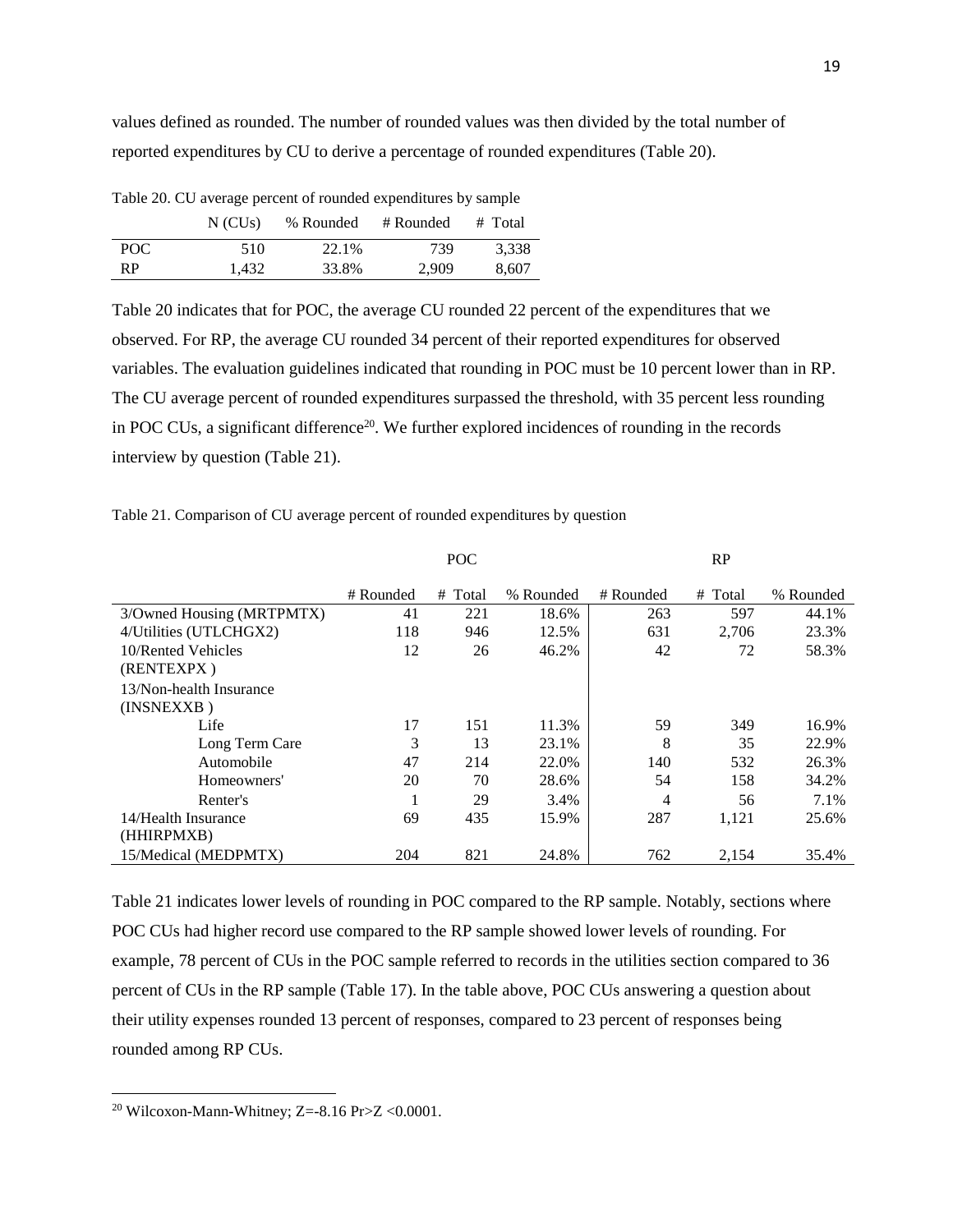# <span id="page-19-0"></span>**V. Diary Data Quality**

#### <span id="page-19-1"></span>*a. Overall and Section-Level Expenditure Comparisons*

Report 2 described how the one-week diaries provided to eligible household members as part of the POC test resulted in a higher number of overall entries, lower missing data rates and high rates of withinhousehold completion compared to the equivalent RP sample. This section of the report expands upon those findings by presenting the expenditure totals reported – overall and by section, and identifying whether POC diary CUs had more entries after controlling for other factors. This section concludes by examining characteristics of reporting within CUs.

POC and RP sample CUs reported similar expenditure totals in the diary, when excluding CUs reporting all expenditures to the FR through recall or receipts – 'total recall' (Table 22). The evaluation guidelines indicated that the POC's median total diary expenditure must be no lower than 10 percent less than RP's. This was met for total expenditure amounts, as POC CUs had a median that was 9 percent less than RP's.

<span id="page-19-2"></span>Table 22. CU total expenditure amounts by sample (excluding 'total recall' CUs)

|      | N   | Mean       | Median   |
|------|-----|------------|----------|
| POC. | 508 | \$1,095.55 | \$526.64 |
| RP   | 259 | \$1,036.68 | \$579.09 |

POC sample CUs reported an average of \$1,096 in weekly diary expenditures compared to an average of \$1,037 for RP sample CUs, although POC CUs had a lower median amount. This difference was not statistically significant<sup>21</sup>. We also examined the totals when total recall CUs were included, with the same finding of non-significant differences between POC and RP expenditures (see the Appendix). As with the interview, we examined the income of the samples to see if that may have affected the comparisons above (Table 23).

<span id="page-19-3"></span>Table 23. CU income (FINCBEFX) by sample<sup>22</sup>

|                        | N   | Mean                    | Median |
|------------------------|-----|-------------------------|--------|
| POC Income             | 520 | \$67,154.46 \$43,000.00 |        |
| <b>RP</b> Diary Income | 283 | \$74,057.31 \$50,000.00 |        |

<sup>&</sup>lt;sup>21</sup> Wilcoxon Mann-Whitney;  $Z=1.10$ ,  $Pr>Z = 0.27$ . Note that Table 22 includes CUs with the 'no expense checkbox' checked ('legitimate blank diaries') but with ZTOTAL values as a result of data processing.

 $^{22}$  The POC income amounts were slightly lower than those reported in Table 5. Diary income is drawn from a different variable, FINCBEFX, which is not 'prior to deductions for Medical insurance and Medicare.'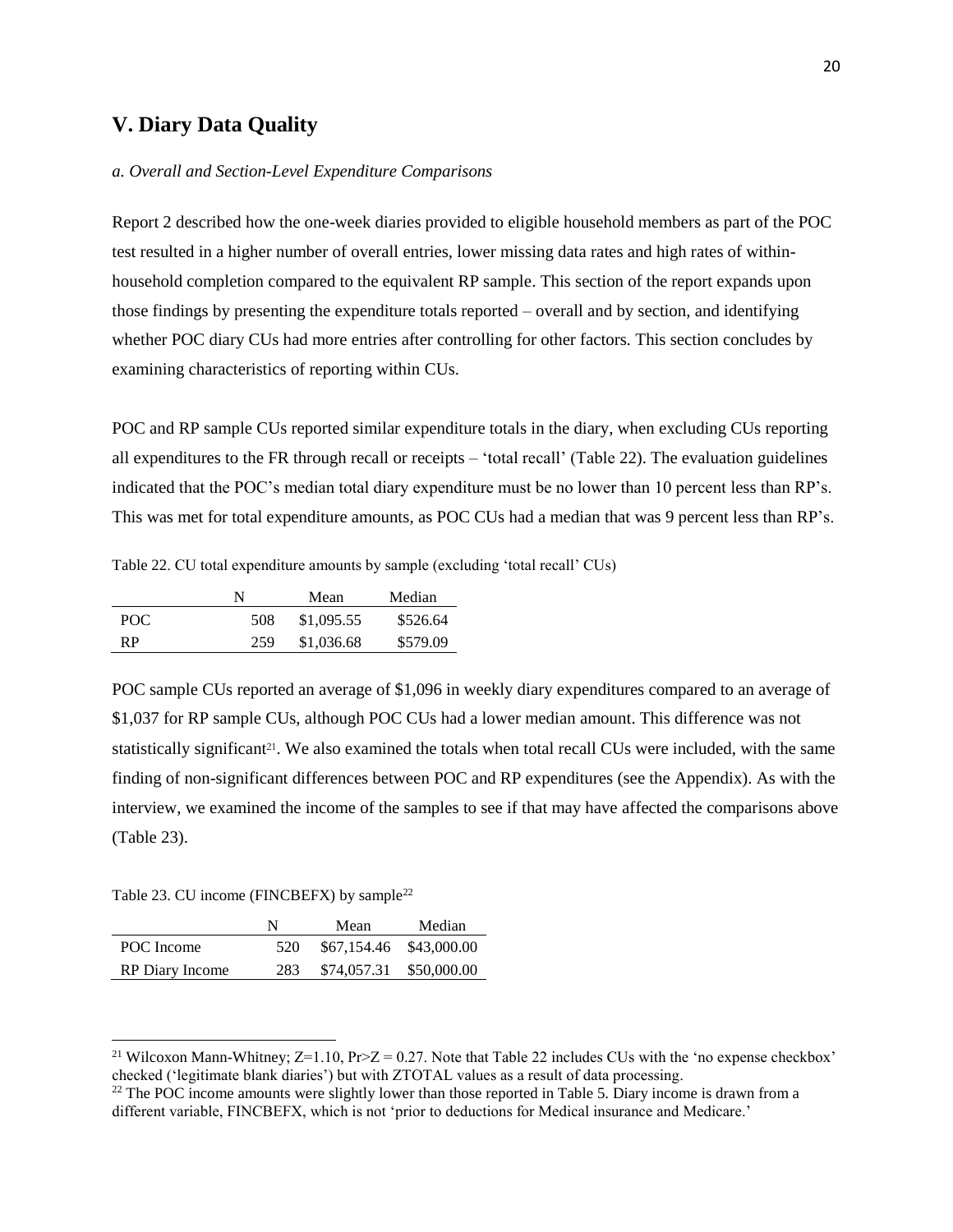POC CUs had median incomes that were lower than that of RP CUs, though this difference was not significant<sup>23</sup>. Income characteristics were controlled for in the regression described in Section Vb.

In combination with report 2 findings of more diary entries for POC sample CUs, the lower median expenditure finding may also indicate that POC CUs reported more items with lower expenditure amounts. We further examined section expenditures in Table 24.

|             | POC $(N=508)$ |          | $RP(N=259)$ | Wilcoxon Z |         |
|-------------|---------------|----------|-------------|------------|---------|
|             | Mean          | Median   | Mean        | Median     |         |
| Food (Home) | \$109.88      | \$76.22  | \$111.90    | \$82.76    | 0.37    |
| Food (Away) | \$81.03       | \$49.42  | \$75.08     | \$45.00    | $-1.85$ |
| Clothing    | \$43.23       | \$0.00   | \$51.32     | \$0.00     | $-1.65$ |
| Other       | \$861.40      | \$273.30 | \$798.38    | \$381.52   | 1.34    |

<span id="page-20-1"></span>Table 24. CU section expenditure amounts by sample (excluding 'total recall' CUs)

POC sample CUs reported an average of \$110 in food for home consumption, similar to the \$112 reported among their RP sample counterparts. For the 'Food Away from Home' section, POC households reported \$81 on average compared to the \$75 reported by RP households, but this difference was not significant (p=0.06). Although differences in section expenditures appeared large between the samples for the clothing and other sections, with a higher mean value for the RP sample for the clothing section and a higher mean value for the POC sample for the other section, the overall section distributions were not significantly different.

### <span id="page-20-0"></span>*b. Number of Entries Controlling for CU Characteristics*

Although report 2 found a larger number of diary entries for POC sample CUs, in this report we further controlled for other potentially explanatory factors. We regressed the log of entries for CUs that had one or more entry (reported via the diary or via recall/receipts) on the sample condition – POC or RP – and other associated variables. We initially included the following variables in the model:

- presence in a multi-member CU,
- all entries provided via recall/receipts ('total recall diaries'),
- categorized income (FINCBEFX),
- diary mode.

- education level of the member with the highest education level,
- CU tenure, and
- reference person race category.

<sup>&</sup>lt;sup>23</sup> Wilcoxon Mann-Whitney; Z=1.69, Pr>Z =  $0.09$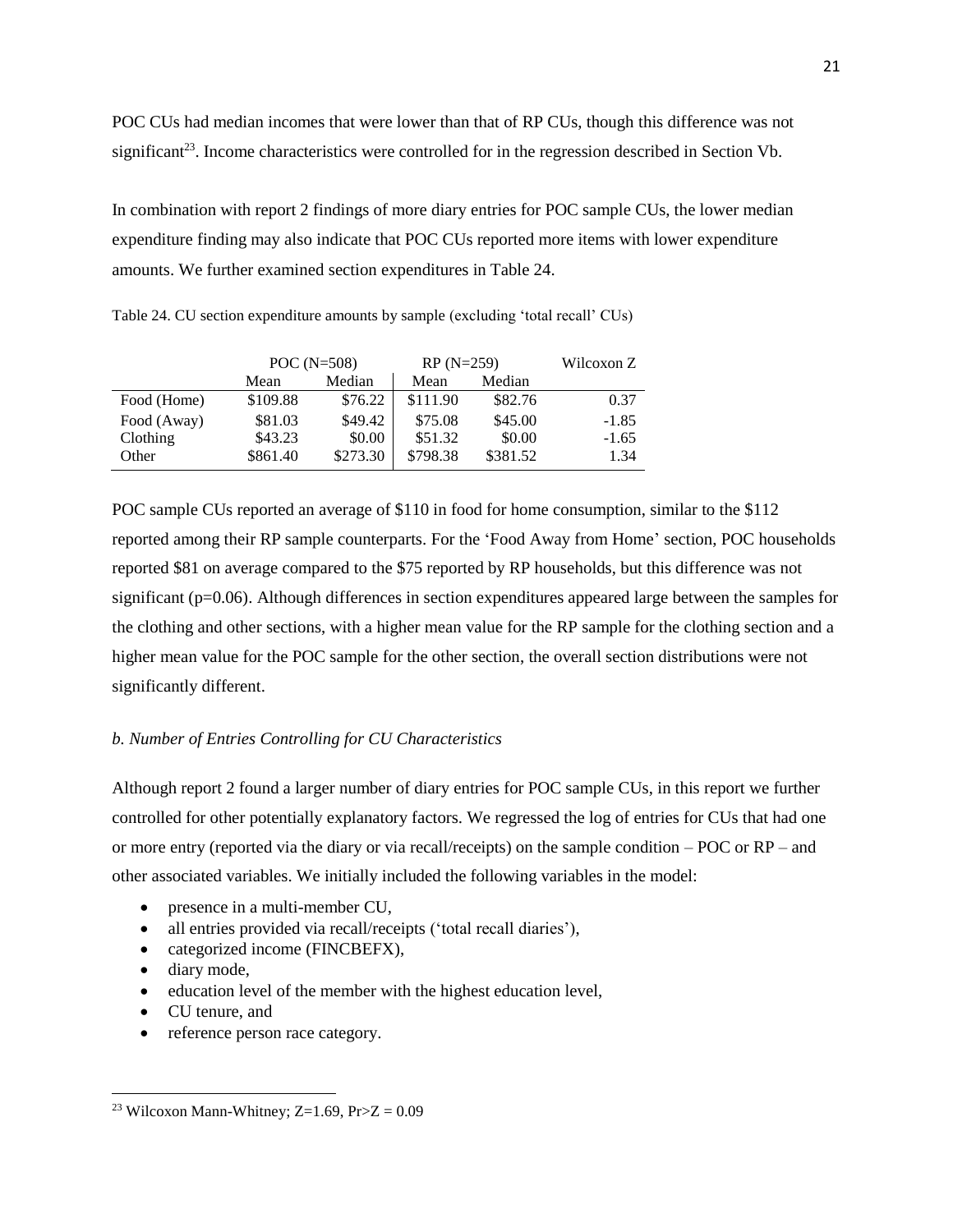We produced an additional model that explored two-way interactions. The regression for the final models with only the significant variables included is presented below (Table 25).

|                                       | Model 1     |         | Model 2     |         |
|---------------------------------------|-------------|---------|-------------|---------|
|                                       | Coefficient | SЕ      | Coefficient | SE.     |
| Intercept                             | $2.450***$  | (0.100) | $2.632***$  | (0.116) |
| POC CU                                | $0.313***$  | (0.068) | 0.056       | (0.113) |
| Multi-member CU                       | $0.454***$  | (0.069) | $0.241*$    | (0.108) |
| All entries via recall/receipts       | $-0.734***$ | (0.146) | $-1.042***$ | (0.178) |
| Income category                       | $0.100***$  | (0.026) | $0.097***$  | (0.026) |
| Online diary CU                       | $-0.478***$ | (0.085) | $-0.494***$ | (0.084) |
| Education level                       | $0.068*$    | (0.032) | $0.066*$    | (0.032) |
| POC x Multi-member interaction        |             |         | $0.326*$    | (0.132) |
| POC x All entries via recall/receipts |             |         | $0.854**$   | (0.302) |
| Model $R2$                            | 0.18        |         | 0.19        |         |

<span id="page-21-0"></span>Table 25. Model of log(diary entries) by sample condition and associated covariates (n=803<sup>24</sup>)

 $*p<.05$ ;  $*p<.01$ ;  $**p<.001$ 

Model 1 indicates that CUs participating in the POC test condition reported a larger number of diary entries than those in the RP condition after controlling for the included covariates. CUs in the POC sample were associated with 31 percent more entries than those in the RP sample. As expected, CUs with more than one member, higher income levels and higher education levels were associated with more entries. Of interest, if a CU provided all of their entries via total recall diaries, it was associated with a 73 percent reduction in the number of overall entries reported. If a FR risked having a CU not complete their diary (e.g., due to there being no entries when it was picked up), they would need to resort to collecting at least some of the CU's expenditures via recall and receipts in order to have a complete case for that diary week. Of note, these CUs made up a small proportion of the overall totals (2 and 9 percent in POC and RP samples, respectively). Also of interest, CUs who were eligible and chose to be placed with an online diary (for all participating CU members) were associated with a 48 percent reduction in the number of entries reported, controlling for other factors. This lower rate may be attributable to the login issues experienced by online diarists, though it could also be affected by other characteristics of these CUs (e.g. a younger CU composition). Model 2 shows that there were significant interactions between the sample condition and multi-member CUs and total recall diary CUs. Model 2 suggests that the higher entries for POC CUs could be attributable to the significantly larger number of entries among multi-member CUs (being in the POC condition controlling for this multi-member characteristic was no longer significant in this model). This is not surprising in light of the \$20 incentive given for each diarist participating.

<sup>&</sup>lt;sup>24</sup> See the Appendix for variable frequencies.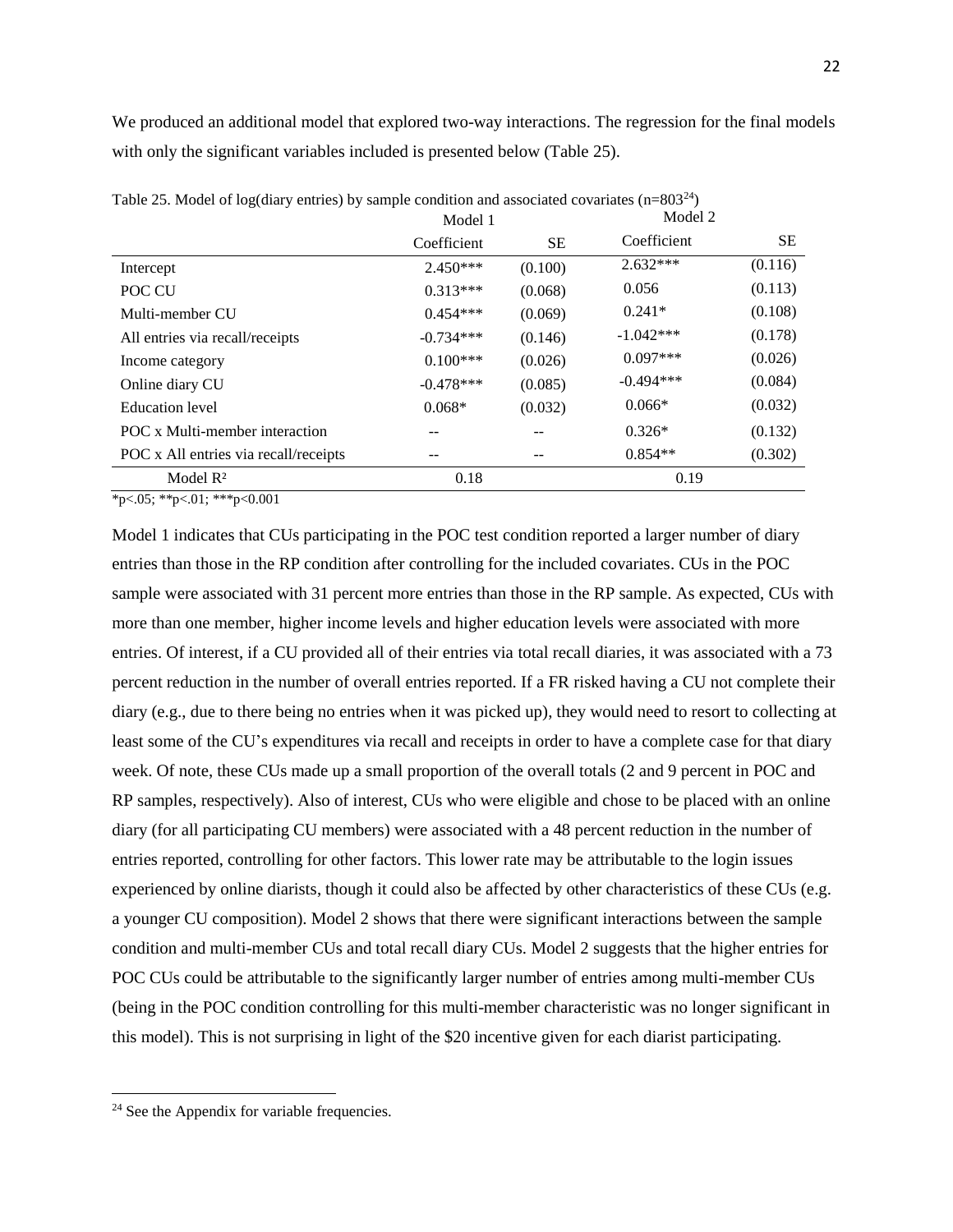Although total recall diary CUs were associated with fewer entries in Model 1, these CUs did have a positive association with entries when CUs were participating in the POC compared to when they were in the RP sample providing total recall diaries.

#### <span id="page-22-0"></span>*c. Within-Household Reporting Characteristics*

This subsection describes further research conducted into the patterns of diary reporting within households, mainly for POC CUs; research made possible by the provision of personal diaries in the POC test. The following aspects of diary reporting are covered:

- the extent of participation by various CU sizes,
- reporting levels and participation by demographic characteristics,
- participation based on member presence at diary placement, and
- reporting of 'sensitive' expenditures by test group and diary mode.

#### Participation by CU size

 $\overline{a}$ 

Of interest was how widespread completion of diaries was within POC sample CUs. This is shown below in Table 26, which indicates the extent of completion by the number of eligible CU members.

|                     | 4-eligible  | 3-eligible  | 2-eligible   |  |
|---------------------|-------------|-------------|--------------|--|
| CU completion       | $CU (N=25)$ | $CU (N=62)$ | $CU (N=238)$ |  |
| Full                | 72%         | 63%         | 83%          |  |
| Partial (3 members) | 12%         |             |              |  |
| Partial (2 members) | 4%          | 29%         |              |  |
| Partial (1 member)  | 12%         | 8%          | 17%          |  |
| Total               | 100%        | 100%        | 100%         |  |

Table 26. Extent of CU completion by number of eligible diarists  $(N=325)^{25}$ 

In CUs with 2 eligible members, 83 percent had full completion (i.e., both members either providing at least one entry or indicating they had no expenditures to report), and only 17 percent had partial, 1 member completion. It was seen that, across CUs of differing sizes, most CUs had all members who were eligible for the diary completing them. To the extent there was only partial completion, this was most prevalent in 3-eligible person CUs (37 percent of which had only 1 or 2 members completing their diaries).

<sup>&</sup>lt;sup>25</sup> Of CUs with multiple eligible members and at least one diary completed; Includes total recall and legitimate blank diaries as completing.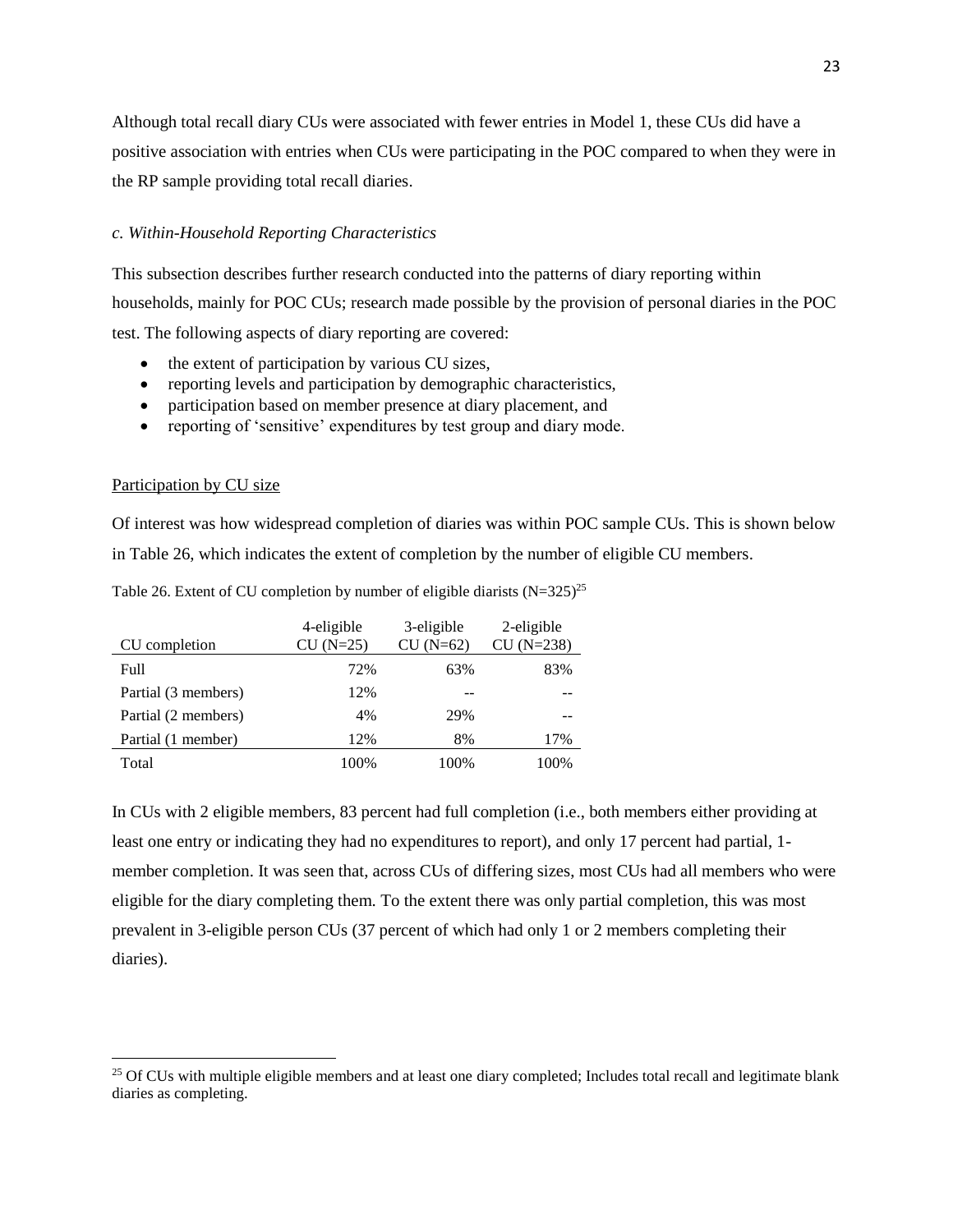We were further interested in whether certain respondents were responsible for providing the brunt of entries for their CU. To examine this, we ranked CUs members by the extent of diary entries they reported. The percent of overall CU entries reported by each member in a CU was calculated. The members were then ranked from highest to least according to the percent of entries that they supplied. Table 27 shows the average entries reported by ranked member.

|                      | 4-eligible CU<br>$(N=25)$ | 3-eligible CU<br>$(N=62)$ | 2-eligible CU<br>$(N=238)$ |
|----------------------|---------------------------|---------------------------|----------------------------|
|                      |                           |                           |                            |
| Most entries         | 31.3                      | 41.0                      | 31.8                       |
| Intermediate entries | 12.4                      |                           |                            |
| Intermediate entries | 5.4                       | 12.5                      |                            |
| Fewest entries       | 19                        | 5.5                       | 9.0                        |
| Average total        | 51.0                      | 59.0                      | 40.8                       |

<span id="page-23-0"></span>Table 27. Ranking of member entries by number of eligible diarists  $(N=325)^{19}$ 

Using two-eligible-member CUs as an example, if the member providing more entries reported having 8 expenditures and the member providing fewer entries reported 2, and this was the same across all CUs, we would have 8 in the top right cell of Table 27 and 2 in the bottom right cell. In contrast, if both members reported equal numbers of expenditures (the case for only 5 percent of the 2-member CUs), say 5 each, both cells in that column would have the value of 5. Examining the actual data, members supplying the most entries provided on average 32 entries to the average of 9 entries reported by CU members with the fewest entries. Without access to the true average number of expenditures each member incurred, it is not possible to say whether these differences suggest underreporting among members supplying the fewest entries. However, these averages suggest a fairly uneven distribution of entries across members. Those providing the most entries in a CUs provided over 30 (or 64 to 78 percent of the total for those CUs). Conversely, the members supplying the fewest entries tended to supply 10 or fewer, varying by CU size. We examined these 'low' and 'high' reporters further in the next subsection.

#### Reporting and participation by demographic characteristics

 $\ddot{\phantom{a}}$ 

We examined whether those who were eligible to provide diary entries varied in their participation by age (Table 28). Diarists providing no entries in their diary were distinguished from those with no expenditures to report (those with 'legitimate blank diaries').

<sup>&</sup>lt;sup>19</sup> Of CUs with multiple eligible members and at least one diary completed; Includes total recall and legitimate blank diaries as completing.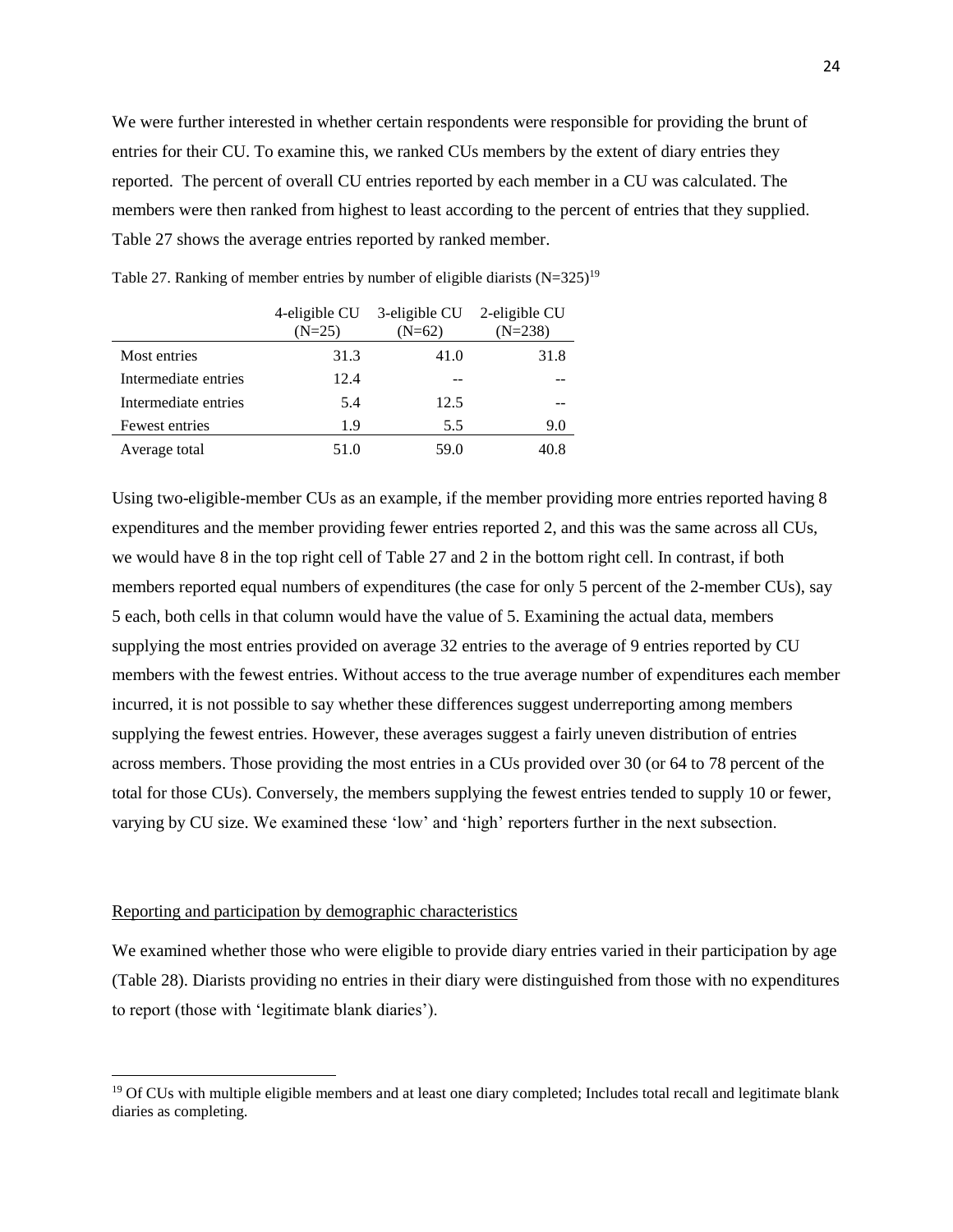| Age             | Overall<br>$(N=1,008)$ | no<br>entries<br>$(N=105)$ | no<br>expnses.<br>$(N=18)$ | 1-3<br>entries<br>$(N=86)$ | $4 - 20$<br>entries<br>$(N=463)$ | 21-50<br>entries<br>$(N=245)$ | $51+$<br>entries<br>$(N=91)$ | Mean<br>entries |
|-----------------|------------------------|----------------------------|----------------------------|----------------------------|----------------------------------|-------------------------------|------------------------------|-----------------|
| $15-20$ (N=110) | 10.9%                  | 19.1%                      | 33.3%                      | 29.1%                      | 11.9%                            | 1.6%                          | $0.0\%$                      | 5.5             |
| $21-34$ (N=234) | 23.2%                  | 21.0%                      | 22.2%                      | 32.6%                      | 24.4%                            | 20.8%                         | 17.6%                        | 17.4            |
| $35-64$ (N=495) | 49.1%                  | 41.9%                      | 33.3%                      | 32.6%                      | 46.7%                            | 56.7%                         | 68.1%                        | 23.6            |
| $65+ (N=169)$   | 16.8%                  | 18.1%                      | 11.1%                      | 5.8%                       | 17.1%                            | 20.8%                         | 14.3%                        | 20.6            |
| Total           | 100%                   | 100%                       | 100%                       | 100%                       | 100%                             | 100%                          | 100%                         |                 |

<span id="page-24-1"></span>Table 28. Distribution of diarist ages by extent of diary entries (among eligible to receive diary) (N=1,008)

Table 28 shows that 49 percent of diarists were aged 35 to 64. These were also the 'high' reporters, making up 68 percent of those providing  $51$  or more entries  $-24$  on average. In contrast, the youngest eligible members were 'low' reporters. Making up 11 percent of the sample, a third of them reported that they had no expenses during the diary week, and a similar percent only supplied 1, 2, or 3 diary entries. Overall, this age group was disproportionately likely not to complete a diary (19 percent having no entries). These younger members were cited in past FR debriefings as likely to be the hardest to reach respondents, suggesting the need to motivate their participation. This notwithstanding, from a scan of expenditures among members with only 1 to 3 entries, it appears these younger diarists reported expenditures that likely would not have been captured had there been a design with only one household diary (e.g., video games, snacks, gasoline, and books).

#### Member presence at diary placement

Aside from age, another factor in the number of diary entries recorded was whether a CU member was present when diaries were placed (Table 29).

<span id="page-24-0"></span>Table 29. Number of entries by respondent's presence at diary placement (among eligible diarists)<sup>26</sup> (N=1,007)

|         | N (members) | Mean | Median |
|---------|-------------|------|--------|
| Present | 788         | 22.1 | 15     |
| Absent  | 219         | 112  |        |

 $\overline{a}$ 

This analysis found that, when present at the FR's first visit, members reported more average entries in their diaries  $-22$  – than when they were not present  $-11$ . As noted in the prior report, FRs were able to get a large proportion of members to attend diary placement, the case for 78 percent of eligible diarists $^{27}$ .

<sup>&</sup>lt;sup>26</sup> One CU was missing a value for presence/absence at placement. Note: may be attenuated by age as those present averaged 47 years old, those absent were on average 37 years old.

<sup>&</sup>lt;sup>27</sup> FRs were trained in the importance of having members be present during placement, and the instrument for visit 1 included a prompt to gather other CU members to participate in the diary training.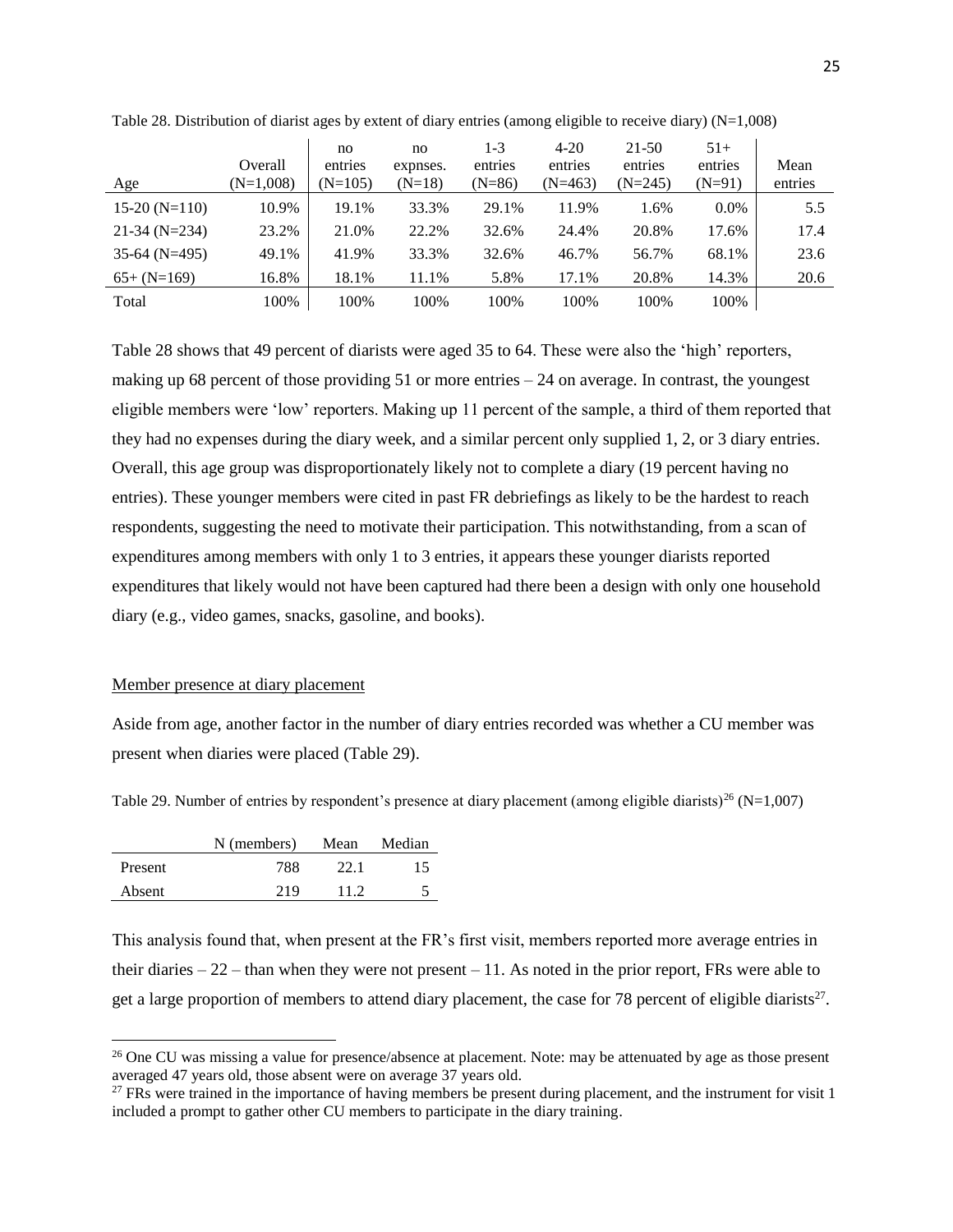Based on this finding it would be wise to reference the benefits of widespread within-household participation in upcoming diary placement protocols.

#### Reporting of sensitive expenditures

Additional analysis investigated whether the use of personal diaries in POC may lead to improved reporting of sensitive expenditures. The CE diary collects reports of whether respondents purchased alcohol with meals, and this was examined for POC and RP CUs (Table 30).

Table 30. Percent of CUs reporting alcohol expense with meals (and range of alcohol entries reported) by mode<sup>28</sup>

|                     | N     | %         |
|---------------------|-------|-----------|
|                     | (CUs) | w/alcohol |
| POC online (or mix) | 190   | 2.7%      |
| POC paper only      | 318   | 19%       |
| POC online or paper | 508   | 22%       |
| RΡ                  | 265   | 22%       |

There was no indication that POC sample CUs had more reports of alcohol than RP CUs – 22 percent of CUs in both samples reported some alcohol expenditure with meal purchases. However, this may be due to the large presence of paper diaries. POC diarists may have felt more comfortable reporting sensitive expenditures in a mode that could not be accessed by other CU members. When POC diarists used online diaries to report expenditures, 27 percent of CUs reported some alcohol expenditure during the one-week reporting period.

#### Diarist demographic characteristics by mode

Diarists had an option to choose between online or paper diaries (to the extent they were eligible to complete an online diary). We examined the demographic characteristics of individuals who chose between these modes. Table 31 shows the types of diary by respondent education level.

Table 31. POC diary type completed by CU member's education level (of those reporting education)

|        | Up to $HS$ | Some college  |                  | <b>Masters</b> |       |
|--------|------------|---------------|------------------|----------------|-------|
|        | graduate   | and Associate | <b>Bachelors</b> | and beyond     | Total |
| Online | 23.8%      | 28.1%         | 27.5%            | 20.6%          | 100\% |
| Paper  | 42.7%      | 29.3%         | 20.3%            | 7.6%           | 100\% |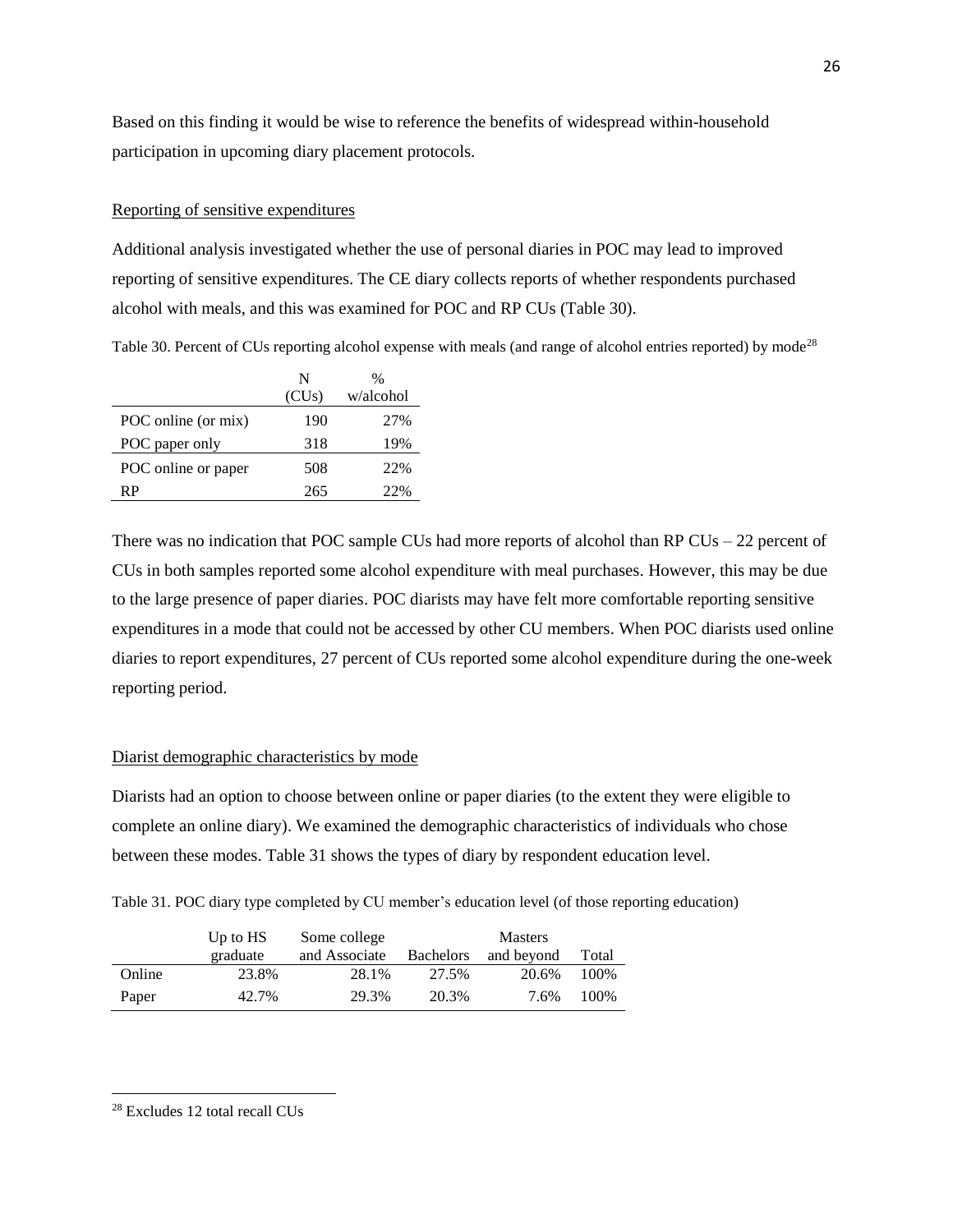There was a higher percent of CUs in which the member with the highest education level had a high school diploma or less, choosing a paper diary – 43 percent. CUs with members having higher education levels tended to opt for an online diary over a paper diary – 21 percent versus 8 percent. We also examined differences by age (Table 32).

Table 32. Diary type by age group

|        |       |       |       | 65 and |       |
|--------|-------|-------|-------|--------|-------|
|        | 15-19 | 20-39 | 40-64 | older  | Total |
| Online | 9.9%  | 43.5% | 40.9% | 5.8%   | 100%  |
| Paper  | 8.2%  | 28.6% | 40.4% | 22.8%  | 100%  |

Among eligible diarists, those aged 20 to 39 were more likely to complete an online diary than a paper diary. In contrast, diarists age 65 and older were almost four times more likely to complete diaries using the paper mode. These findings support continuing the option of an online diary, as its preference will likely increase over time as the younger generation becomes a larger share of the total population.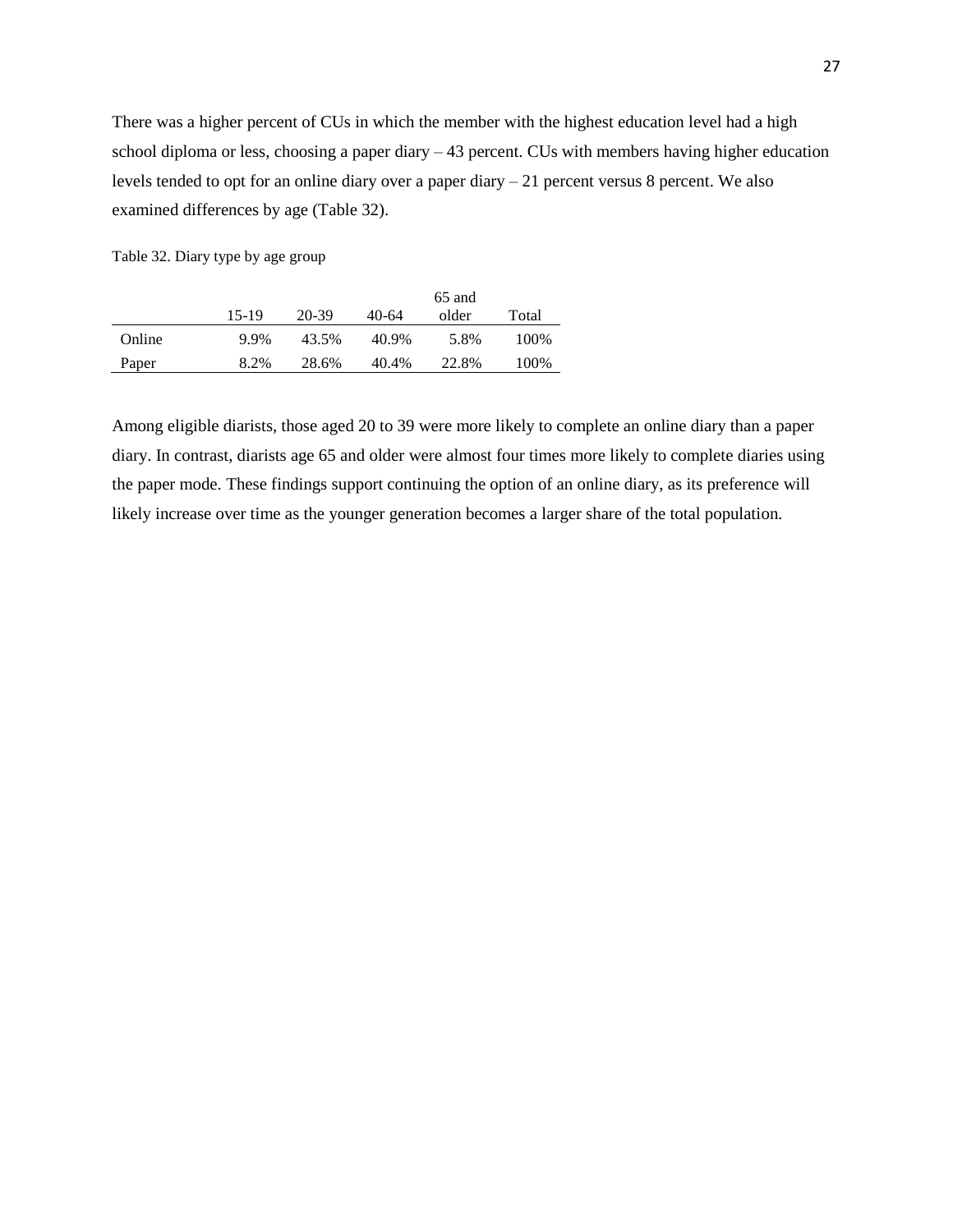## <span id="page-27-0"></span>**VI. Conclusion**

Interview expenditure reports were higher for the POC sample than for comparable production CUs, with income levels being similar across the two groups. This finding of significantly higher expenditure reports was not significant when controlling for CU characteristics and record use. The POC sample had significantly higher expenditures reported in the records interview for only the Rented Housing section, but had higher totals for two of the five sections in the recall interview. Higher record section reporting in the production sample may have been tied to the consistently higher expenditure amounts reported among these CUs when they used records compared to when they did not. Although POC CUs used records at high rates, record use by POC test condition did not reach significance in its association with higher expenditure amounts in the regression model. Record use may have been associated with other measures of data quality, however. POC CUs, on average, had fewer expenditure amounts that were rounded in the records interview sections. Furthermore, the POC sample had fewer expenditures requiring editing and lower missing data rates (for both expenditure and income reports).

Examining diary data, expenditure reports in the POC test were not significantly different than equivalent production amounts. Although POC CUs reported (non-significantly) lower median expenditure totals in the diary, this may have been due to lower income levels. POC CUs may have reported more small-value expenditures than RP CUs. For example, in the "All Other Products Services and Expenses" section, median POC amounts were lower than RP amounts, but the number of entries was higher. After controlling for other characteristics (e.g., income, education, household size), POC CU diarists were associated with a 31 percent greater number of expenditure reports than their RP counterparts. This was driven largely by more entries in multi-member CUs. Within-household analysis of the data indicate efforts to encourage presence at the diary placement and to obtain reports among younger diarists may help capture a greater extent of a CU's expenditures.

Overall, the analyses described in this report provide positive signs for the feasibility of the proposed survey redesign. Differential reporting by interview sections, and the associations between record use, expenditure totals, and the precision of expenditure amounts merit further examination. Efforts to encourage diary reporting among younger respondents and streamline the experience for those using online diaries may further improve upon the high quality of expenditure data observed in this POC test.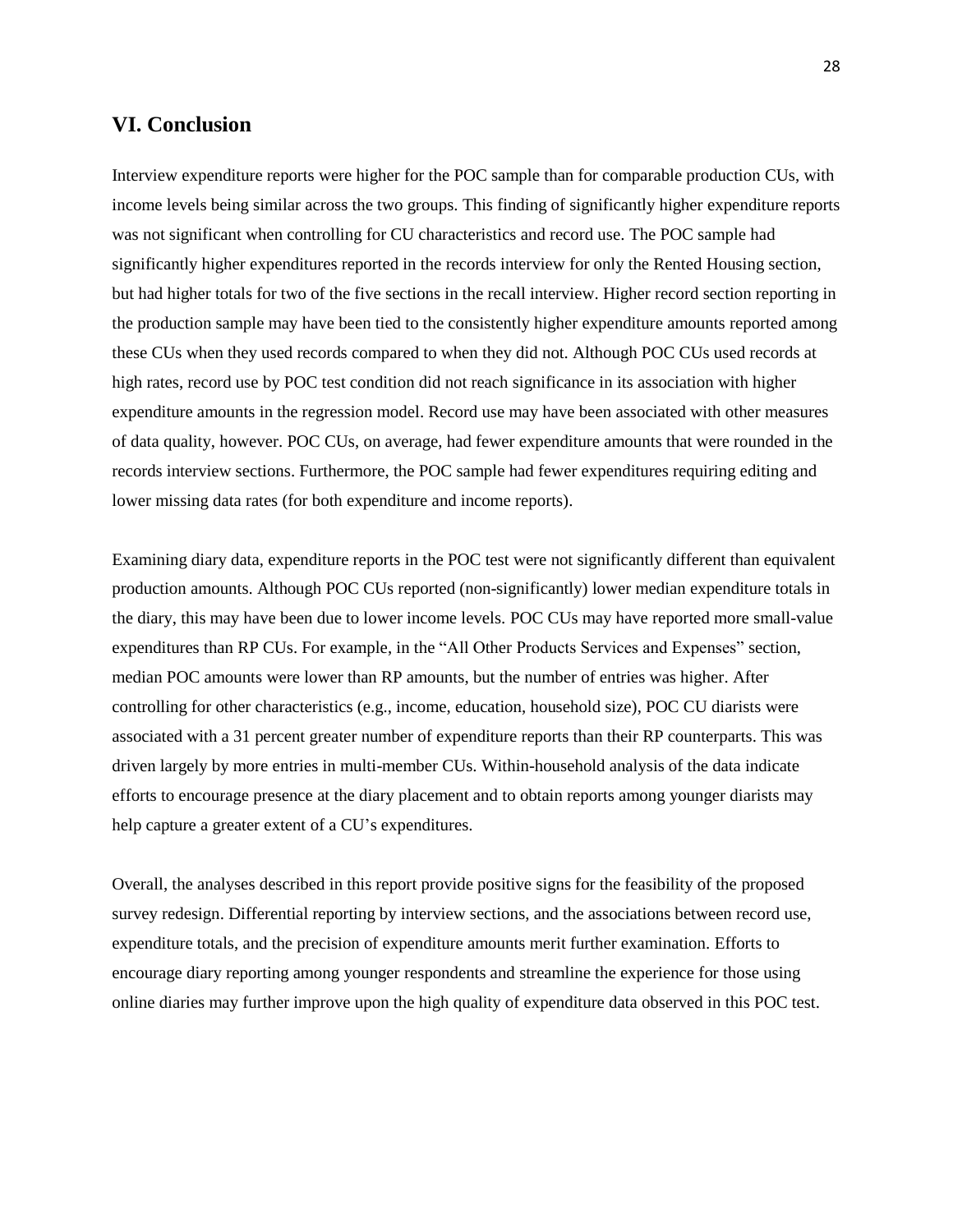# **REFERENCES**

Bagley, M., J. Edgar, L. Erhard, J. Gloster, T. Keller, P. Sarte, N. To, and C. Walker. Proof of Concept Test Final Report – Field Results. Bureau of Labor Statistics internal report. U.S. Bureau of Labor Statistics, Washington, DC, 2016.

Erhard, L., B. McBride, S. Park, and L. Tan. Proof of Concept Test for the Consumer Expenditure Survey: Results on Respondent Cooperation, Select Interview and Diary Characteristics, and Respondent Experience. Bureau of Labor Statistics internal report. U.S. Bureau of Labor Statistics, Washington, DC, 2016.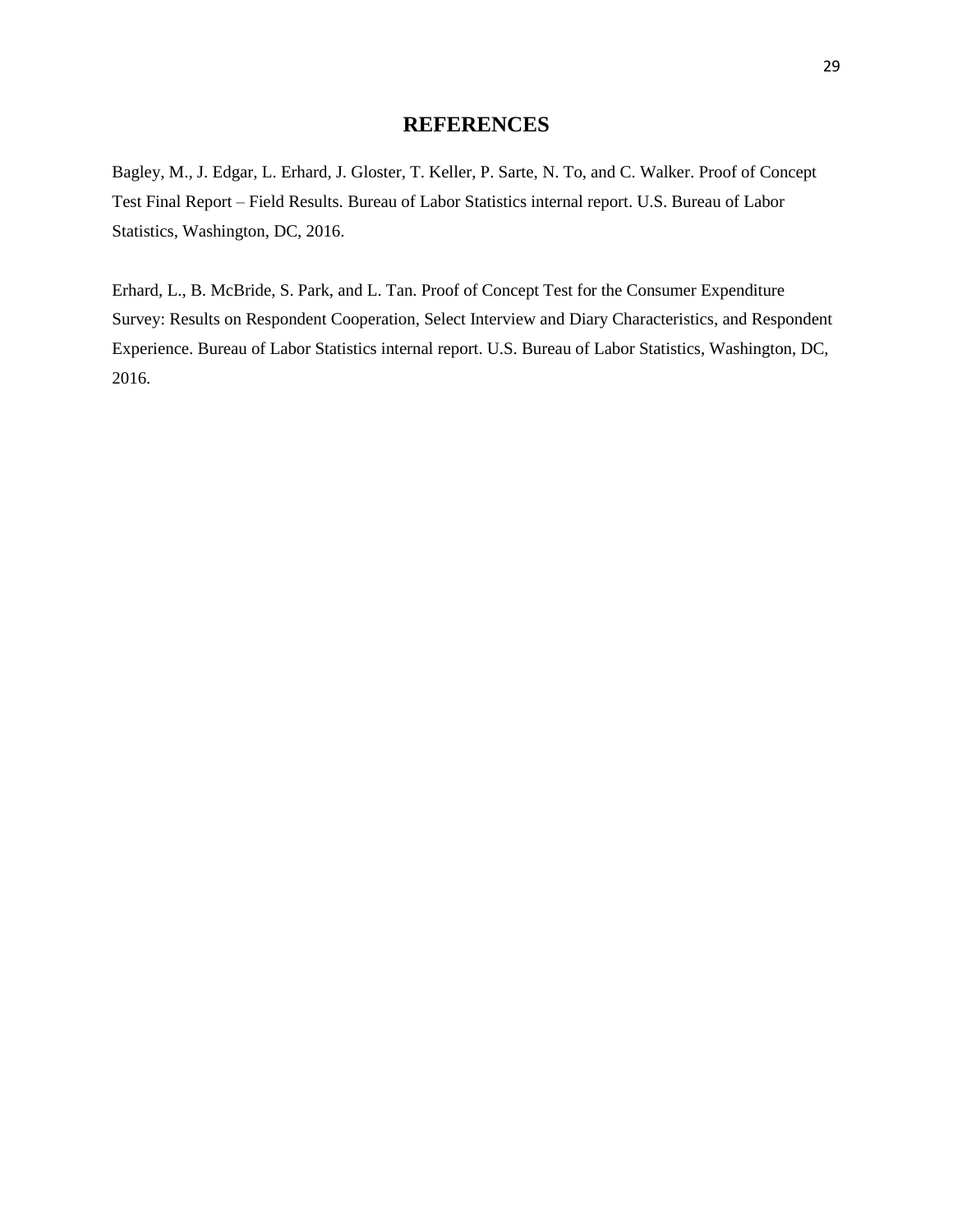# <span id="page-29-0"></span>**APPENDIX**

## **METHODS**

Method for deriving section-level totals

Using MTAB file, we subset to the EXPNAME in the record section rectypes. This was then limited to:

1) EXPNAME with positive mean totals, unless a negative mean represented a reimbursement (e.g., medical reimbursements),

2) expenditures with mean values in the range of \$0 - \$99,999 (i.e., to exclude the sale/purchase of property),

3) non-duplicates (e.g., vehicle payments being mapped to multiple UCCs, rent equivalence for homeowners, estimated interest amounts)

…resulting in the variables used for analysis\*

NOTE: the totals represented 3-months' worth of expenditures for each section

We then summed the values to the section level, and accounted for CUs with no expenditures in a specific section by creating 0-values. 3 RP CUs had no expenditures reported in any of these categories (e.g., had outcome dispositions '203'/transmit with no more follow-up possible).

\*EXPNAMEs in POC record sections (reported by either RP or POC CUs):

2) JRTPAYQV QRT3MCMX

3) QADPTAX QADINT1X QADINT2X QADINT3X PDAMTX1 PDAMTX2 PDAMTX3 JFEETOTX QLR3MCMX QSPASSX QSPCLX

4) QADAPG1X QADAPG2X QADAPG3X QADCAB1X QADCAB2X QADCAB3X QADINE1X QADINE2X QADINE3X TELCEL1X TELCEL2X TELCEL3X TELRES1X TELRES2X

TELRES3X QFCD3MCX INTCHGX QADFUL1X QADFUL2X QADFUL3X

10) QADRENTX QADDOWNX QADFEEX QADPMT1X QADPMT2X QADPMT3X QEXTRA1X QEXTRA2X QEXTRA3X TRADEEXP

11) EXREIMBX QADITR1X QADITR2X QADITR3X QDNPYMTX QTRADEX

13) QLIFCMX QLNGTCMX QOTHCMX QPR3MCMX QTN3MCMX QVH3MCMX

14) QHI3MCX QCUMED1X QCUMED2X QCUMED3X QDRGPM1X QDRGPM2X QDRGPM3X

15) MEDPMTX MEDRMBX

We repeated the process above for EXPNAME in recall section rectypes. Unlike for the record sections, no variables were excluded\* when we applied the below criteria:

1) variables with positive mean totals (all were positive)

2) expenditures with mean values in range of \$0 - \$99,999 (nothing excluded)

3) exclude duplicates (no duplicates noted)

We again summed values at the section level, and accounted for CUs with no expenditures in a specific section. 41 POC CUs and 167 RP CUs did not report expenditures for any of these variables.

\*EXPNAMEs in POC recall sections (reported by either RP or POC CUs):

6) INSTLLEX MAJINSTX MAJPURX MAJRENTX MINPURX MINRENTX

8) FURNPURX QFRT3MCX QREP3MCX

17) SUBEXPX

18) TOTYUPDX CMBUSX CMLOCALX CMPLANEX CMSHIPX CMTRAINX GASOILX LDGCOSTX PARKINGX QTRFLAX QTRGLAX RTBOATX RTCARX RTCAMPX RTOTHERX TRMISCX TRPALCGX TRPALCHX TRPETRTX TRPGFTCX TRPSPRTX TRPTOLLX TRNONCUX ALCGROCX ALCMEALX LOCADMSX LOCLODGX QLCGLAX QLCMLAX 19) MISCEXPX CONTEXPX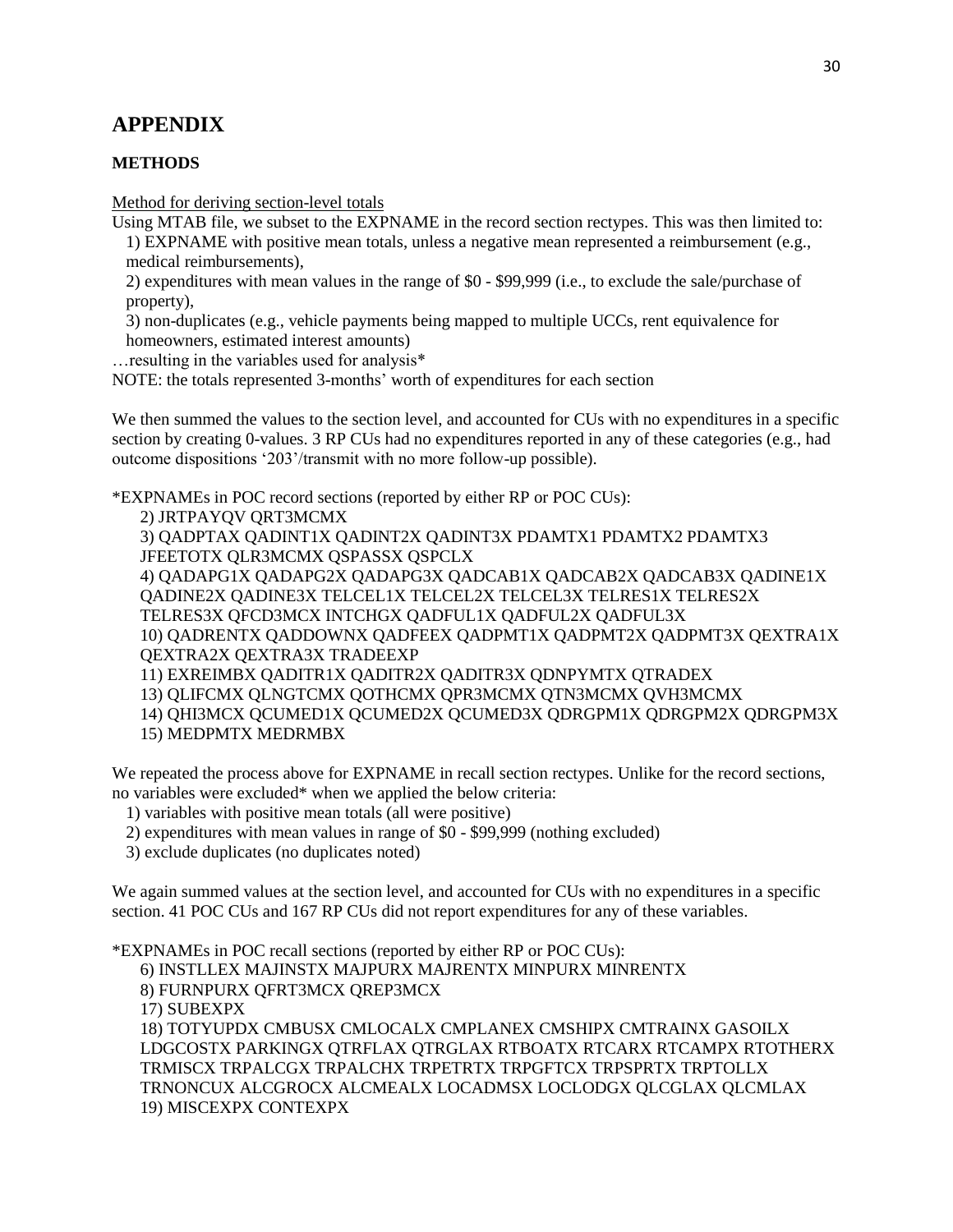### Method for deriving count of interview expenditure entries

Subset expenditure records (in post-phase 3 MTAB file) to those without allocation or only manual updates without adjustments (e.g., ALCNO=0, 1, 100)

Identify unique expenditure counts by removing duplicate records (e.g., in the case of months; sub-setting to a unique SEQNO). This also avoids duplication across separate counts for principal and interest payments, or property values and rental equivalences.

- For certain CE interview sections, count each record associated with a SEQNO (e.g., in the case of rectypes XPA & XPB/Section 20, take each unique expenditure (EXPNAME) within a SEQNO). Same for Sect 18 RTYPEs
- For rectype XPA/Section 20A, exclude reports that are used to subtract from other reports to obtain an amount (e.g., grocery purchases minus those not for food and non-alcoholic beverages)

Add up total counts at section level after duplication. Assign zero values for sections without any expenditure counts.

#### Description of Branch of Production and Control (P&C) Data Processing Procedures

For the POC interviews and diary, P&C followed a number of procedures to ensure the quality of the collected responses:

- Imputation was used to adjust for missing values, although income imputation was not carried out, unlike when processing production data.
- Allocation involved costs for combined expenditures being assigned to various component items.
- Summary variables were created, allowing for higher-level expenditure analysis.
- Outlier detection and checks for item misclassification was carried out. The Screens outlier detection process was not done. Outlier detection was done at the UCC level, leading to some adjustments (e.g., flagging high amounts for leased vehicles attributable to a 1-time lease payment). There was a limit on the outlier detection that was possible for the interview data given the absence of prior-interview values for comparison. Additionally, the absence of a paper diary form for all diary cases limited the ability to verify data values in the same way they would have been verified in the production process.
- Mapping occurred successfully for all data. The lack of an accurate/complete UCF data led statistical methods staff to carry out manual weight adjustments so that calibration weighting would process successfully (necessary so that imputation and allocation of missing expenditure, and related data, could occur).
- For the POC test diary, production processes resulted in an (empty) second week of data being created, as is done with production data structures. This additional week was ultimately excluded when analyzing the test data.

### Description of Statistical Tests

To determine whether or not differences in the report were statistically significant, we used Wilcoxon-Mann-Whitney (non-parametric) tests. These were used as the data were not normally distributed, an assumption of the independent samples t-test. The Wilcoxon-Mann-Whitney test measures the probability that a randomly selected expenditure from one sample is greater than or less than a randomly selected expenditure from another sample. The probability "p" of a randomly selected expenditure from one sample being greater than a randomly selected expenditure from another sample can be estimated from the data. Under the null hypothesis that the expenditures have the same distribution, the probability "p" is a random variable with an expected value of one-half and a variance of  $\sigma^2 = (n_{s1} + n_{s2} + 1) / (12n_{s1}n_{s2})$ ,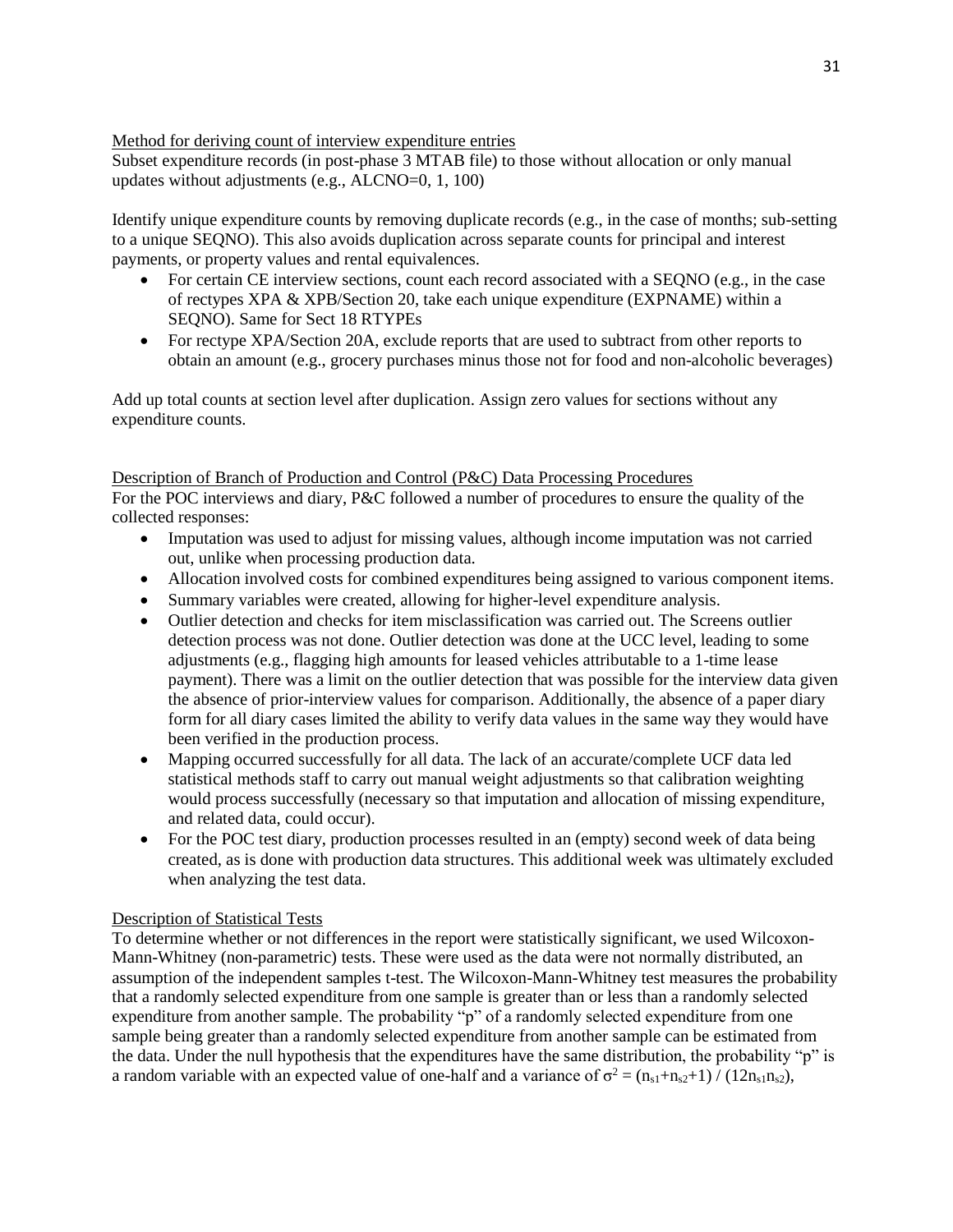where  $n_{s1}$  and  $n_{s2}$  are the number of reported records from the compared samples. This leads to the Wilcoxon-Mann-Whitney test statistic being defined as a z-score:

$$
z = (p - \frac{1}{2}) / \sigma.
$$

When the sample sizes are large enough this z-score has a standard normal distribution. The computer program procedure used for the test (SAS' NPAR1WAY) incorporates a continuity correction when computing the standardized test statistic by subtracting 0.5 from the numerator if it is greater than zero. If the numerator is less than zero, PROC NPAR1WAY adds 0.5. Some sources recommend a continuity correction for nonparametric tests that use a continuous distribution to approximate a discrete distribution. For significance findings, we reported two-sized test probabilities using a continuity correction to be more conservative in our findings. The first diary regression model and first income regression model used a stepwise selection method to identify significant variables at a p=0.05 probability level. Some diagnostic testing was run on the first model to detect if certain CUs had high leverage over the model findings and whether model assumptions were met. Additional diagnostic tests were run for the income regressions.

#### **DATA TABLES**

#### Diary Data Quality

Total amount of expenditures reported per CU, overall with total recall included

|           | N   | Mean       | Median   |
|-----------|-----|------------|----------|
| <b>RP</b> | 283 | \$974.73   | \$510.64 |
| POC.      | 520 | \$1,085.97 | \$524.40 |

Total amount of expenditures reported per CU, by section with total recall included

|       | POC $(N=520)$ |          | $RP(N=283)$ |          |            |
|-------|---------------|----------|-------------|----------|------------|
|       |               |          |             |          | Wilcoxon   |
|       | Mean          | Median   | Mean        | Median   | Ζ          |
| Z FDB | \$109.52      | \$75.81  | \$110.71    | \$79.67  | 0.1290     |
| Z MLS | \$80.47       | \$49.00  | \$70.82     | \$40.33  | $-2.6647*$ |
| Z CLO | \$42.87       | \$0      | \$47.59     | \$0      | $-2.4639*$ |
| Z OTH | \$853.10      | \$272.28 | \$745.61    | \$339.61 | 0.3073     |

 $*_{p<.05}$ ;  $*_{p<.01}$ ;  $*_{p<.001}$ 

Total amount of expenditures reported per CU, overall and by section excluding extreme values

|               | POC $(N=506)$ |          |          | $RP(N=258)$ |           |  |
|---------------|---------------|----------|----------|-------------|-----------|--|
|               |               |          |          |             |           |  |
| Variable      | Mean          | Median   | Mean     | Median      | Z         |  |
| <b>ZTOTAL</b> | \$917.65      | \$524.40 | \$979.80 | \$578.34    | 1.107     |  |
| Z FDB         | \$110.05      | \$76.22  | \$111.94 | \$82.46     | 0.3363    |  |
| Z MLS         | \$80.78       | \$49.09  | \$75.31  | \$45.59     | $-1.7553$ |  |
| Z CLO         | \$43.40       | \$0      | \$51.52  | \$0         | $-1.6516$ |  |
| Z OTH         | \$683.42      | \$272.28 | \$741.03 | \$381.16    | 1.3522    |  |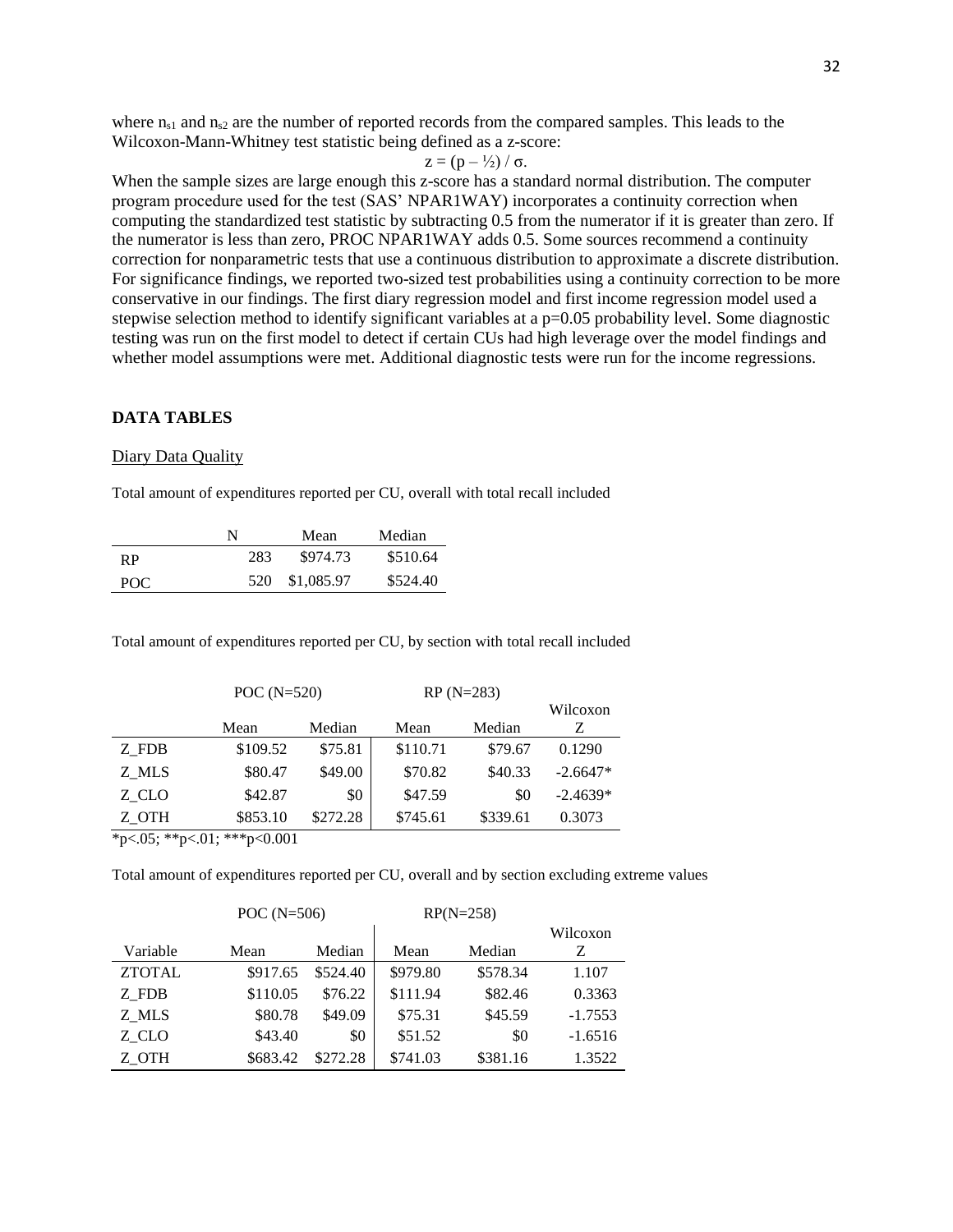# Interview income distributions

# Income (FINCBTAX) quintile

|      | 20 <sub>th</sub> | 40th       | 60th       | 80th       |
|------|------------------|------------|------------|------------|
|      | percentile       | percentile | percentile | percentile |
| RP   | \$12,000         | \$32,000   | \$58,600   | \$106,000  |
| POC. | \$14,553         | \$32,584   | \$65,000   | \$113,800  |

# Interview regression variable values

| Variable                                                 | Value            | Label              | Frequency | %    |
|----------------------------------------------------------|------------------|--------------------|-----------|------|
| Test condition                                           | $\boldsymbol{0}$ | RP sample          | 1,483     | 74%  |
|                                                          | 1                | POC sample         | 520       | 26%  |
|                                                          |                  |                    | 2,003     | 100% |
| Number of members                                        |                  |                    |           |      |
| (CUSIZE)                                                 | $\theta$         | Single member      | 615       | 31%  |
|                                                          | 1                | Multiple members   | 1,388     | 69%  |
|                                                          |                  |                    | 2,003     | 100% |
| At Least Some Record<br>Use (RECORDS for<br>RP, S2RECRD- |                  |                    |           |      |
| S22RECRD for POC*)                                       |                  | Missing            | 6         | 0%   |
|                                                          | $\Omega$         | Less than 10%      | 893       | 45%  |
|                                                          | 1                | More than 10%      | 1,104     | 55%  |
|                                                          |                  |                    | 2,003     | 100% |
| Imputed post-tax<br>family income                        |                  |                    |           |      |
| (FINCBTAX)                                               | $\Omega$         | $=<$ \$0           | 162       | 8%   |
|                                                          | 1                | \$1-\$25,000       | 533       | 27%  |
|                                                          | $\overline{2}$   | \$25,001-\$58,000  | 488       | 24%  |
|                                                          | 3                | \$58,001-\$110,000 | 432       | 22%  |
|                                                          | $\overline{4}$   | \$110,001-above    | 388       | 19%  |
|                                                          |                  |                    | 803       | 100% |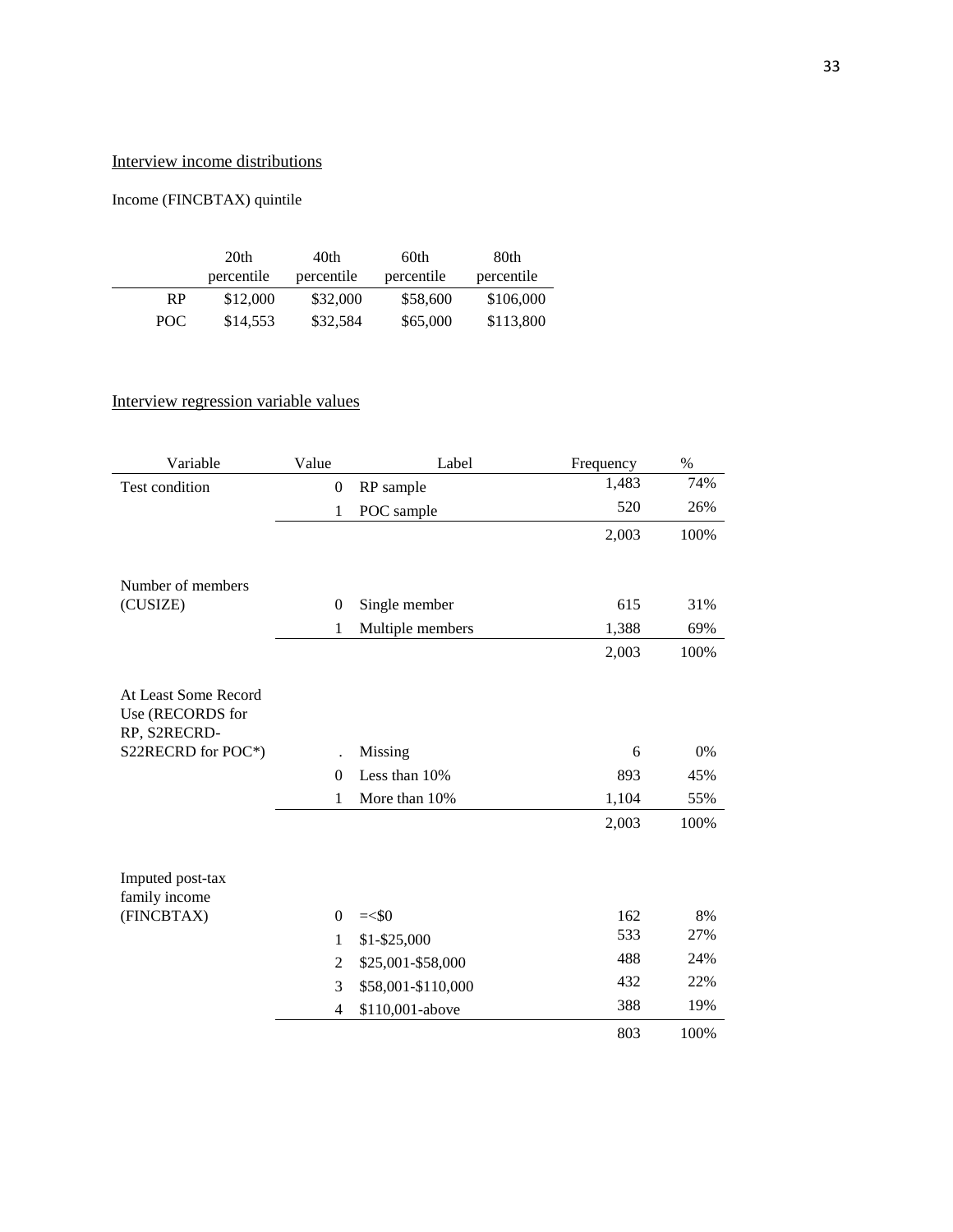| Highest education  |          |                               |       |      |
|--------------------|----------|-------------------------------|-------|------|
| among members      |          |                               |       |      |
| (EDUCA)            | 1        | HS grad or less               | 587   | 29%  |
|                    | 2        | Some college                  | 423   | 21%  |
|                    | 3        | Assoc./bachelor's degree      | 691   | 35%  |
|                    | 4        | Advanced degree               | 302   | 15%  |
|                    |          |                               | 2,003 | 100% |
| Homeowner          |          |                               |       |      |
|                    | $\Omega$ | Owned                         | 763   |      |
| (CUTENURE)         |          |                               |       | 38%  |
|                    | 1        | Rented/student housing        | 1240  | 62%  |
|                    |          |                               | 2,003 | 100% |
| Race of respondent |          |                               |       |      |
| (MEMBRACE)         | $\Omega$ | White                         | 1,604 | 80%  |
|                    | 1        | All other race                | 399   | 20%  |
|                    |          |                               | 2,003 | 100% |
| All Valid Blanks   |          | At least one income source is |       |      |
|                    |          |                               |       |      |
| (FINCBTAX)         | 0        | missing                       | 141   | 7%   |
|                    | 1        | All valid entry               | 1,862 | 93%  |
|                    |          |                               | 2,003 | 100% |

\*In POC, record use questions were asked at the end of each selected-section (S2RECRD S3RECRD S4RECRD S10RECRD S11RECRD S13RECRD S14RECRD S15RECRD S21RECRD and S22RECRD). In order to determine the frequency of records use in POC, we used the proportion of sections having record use reported (the number of reported sections with records used/total number of sections where record use was asked about) as the ratio to compare with the RP record frequency (RECORDS) question. Essentially, a value 'less than 10%' in POC indicated no record use, for which the closest comparable category in RP was record use 'Never or almost never (less than 10% of the time).'

#### Diary regression variable values

| Variable          | Value    | Label            | Frequency | %    |
|-------------------|----------|------------------|-----------|------|
| Test condition    | $\theta$ | RP sample        | 283       | 35%  |
|                   |          | POC sample       | 520       | 65%  |
|                   |          |                  | 803       | 100% |
|                   |          |                  |           |      |
| Number of members |          |                  |           |      |
| (CUSIZE)          | $\theta$ | Single member    | 250       | 31%  |
|                   |          | Multiple members | 553       | 69%  |
|                   |          |                  | 803       | 100% |